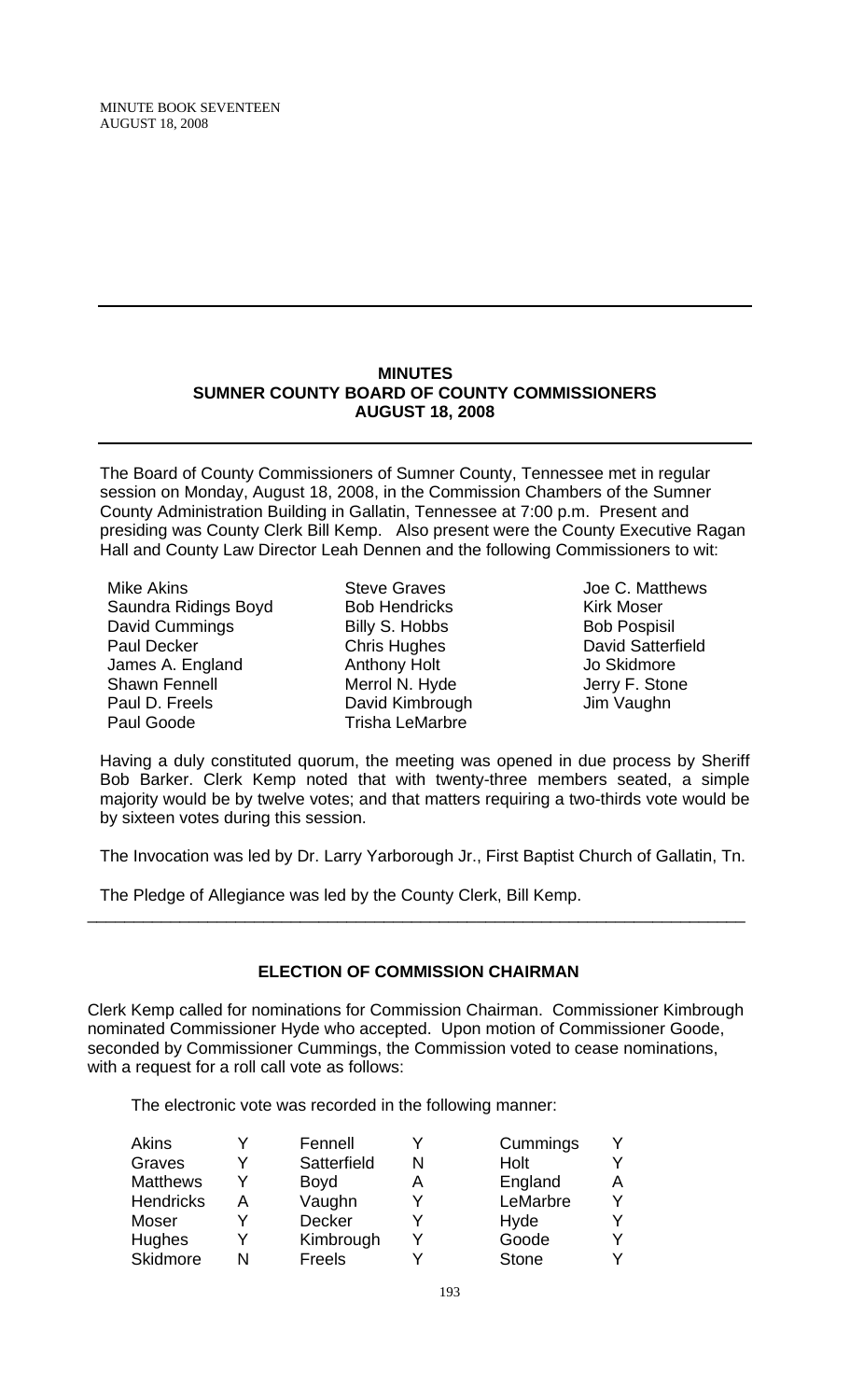| <b>Hobbs</b>    | Pospisil       |              |        |          |
|-----------------|----------------|--------------|--------|----------|
| <b>CHAIRMAN</b> | <b>Yes: 17</b> | <b>No: 2</b> | Abs: 4 | 07:05 PM |

Clerk Kemp declared the election of Commissioner Hyde as Commission Chairman. \_\_\_\_\_\_\_\_\_\_\_\_\_\_\_\_\_\_\_\_\_\_\_\_\_\_\_\_\_\_\_\_\_\_\_\_\_\_\_\_\_\_\_\_\_\_\_\_\_\_\_\_\_\_\_\_\_\_\_\_\_\_\_\_\_\_\_

## **APPROVAL OF AGENDA**

Chairman Hyde stated that Resolution 0808-07 be removed from the agenda. Commissioner Kimbrough requested the addition under Report of Chair of a new Sumner County Finance Director. Chairman Hyde added the matter as Item I. Commissioner Satterfield requested the addition of the Road Appeal Fee and it was so added. Upon motion of Commissioner Holt, seconded by Commissioner Vaughn, the Commission voted to approve the agenda as amended.

 **\_\_\_\_\_\_\_\_\_\_\_\_\_\_\_\_\_\_\_\_\_\_\_\_\_\_\_\_\_\_\_\_\_\_\_\_\_\_\_\_\_\_\_\_\_\_\_\_\_\_\_\_\_\_\_\_\_\_\_\_\_\_\_\_\_\_\_\_\_** 

## **APPROVAL OF MINUTES**

The minutes for the meeting of this body held on July 21, 2008, and recorded in the office of the Clerk, Bill Kemp, were approved by voice vote after Commissioner Hughes made the motion, seconded by Commissioner Graves. Commissioners Vaughn, Decker and LeMarbre abstained from the vote.

## **RECOGNITION OF THE PUBLIC**

Chairman Hyde opened the floor to allow the public to speak concerning any matter on the agenda.

Charlene Overton of 845 Coles Ferry Road in Gallatin requested the Commission give the County employees a raise.

With no one else wishing to speak, recognition of the public was closed.

# **REPORT OF THE CHAIR**

\_\_\_\_\_\_\_\_\_\_\_\_\_\_\_\_\_\_\_\_\_\_\_\_\_\_\_\_\_\_\_\_\_\_\_\_\_\_\_\_\_\_\_\_\_\_\_\_\_\_\_\_\_\_\_\_\_\_\_\_\_\_\_\_\_\_\_\_\_\_

### **A RESOLUTION HONORING MARY HOWARD HAYES**

 **WHEREAS**, after twenty years, Mary Howard Hayes is retiring from her position as the Public Health County Director for Sumner County; and

**WHEREAS,** during her tenure Mrs. Hayes has demonstrated exceptional ability and passion in her service for Sumner County and its citizens, and by her efforts our county has expanded health services to three clinics, all which help to provide medical care, health education and assistance to countless people; and

 **WHEREAS,** Mrs. Hayes has touched the lives of innumerable people and for her efforts our state county and community is a better place in which to live.

 **NOW, THEREFORE, BE IT RESOVLED** by the Sumner County Board of County Commissioners meeting in regular session on this the 18<sup>th</sup> day of August, 2008, that this body expresses its appreciation and gratitude for many years of service and dedication of Mary Howard Hayes and this body urges all the citizens of Sumner County to acknowledge the accomplishments and contributions made by Mary Howard Hayes to Sumner County; and

 **BE IT RESOLVED** that this resolution is to be read and entered on the minutes of this body so as to make it a permanent part of the records of this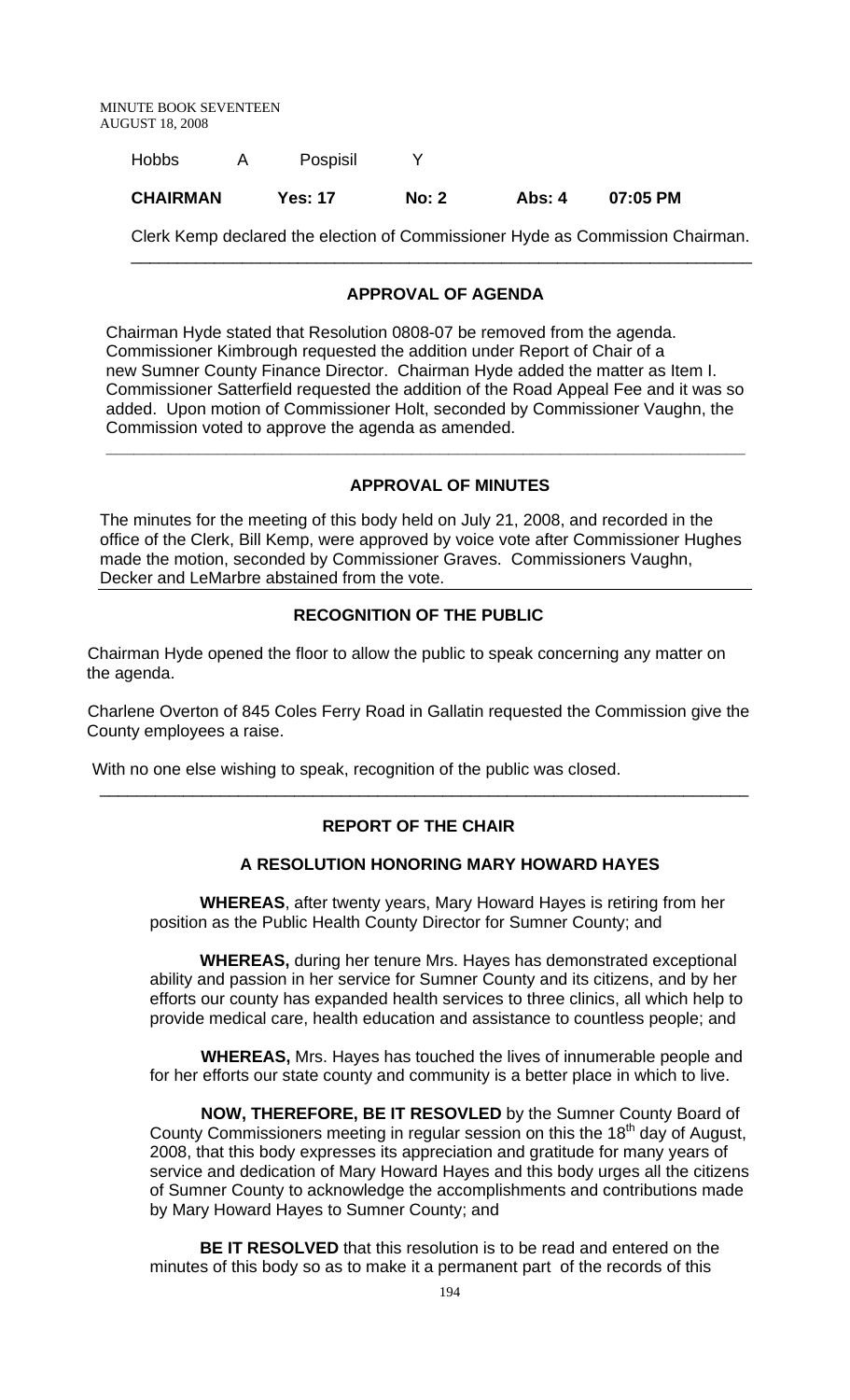body and the Clerk is hereby directed to furnish a copy of this resolution to Mary Howard Hayes.

\_\_\_\_\_\_\_\_\_\_\_\_\_\_\_\_\_\_\_\_\_\_\_\_\_\_\_\_\_\_\_\_\_\_\_\_\_\_\_\_\_\_\_\_\_\_\_\_\_\_\_\_\_\_\_\_\_\_\_\_\_\_\_

Without objection, Chairman Hyde declared the matter deferred for one month.

 $\mathcal{L}_\text{max}$  , and the contribution of the contribution of the contribution of the contribution of the contribution of the contribution of the contribution of the contribution of the contribution of the contribution of t

Commissioner Hobbs introduced the following resolution:

#### **A RESOLUTION HONORING VAN GALE POND**

 **WHEREAS,** Van Gale Pond, a lifelong resident of Sumner County, is retiring after many years of dedication as a postman for the White House Post Office; and

**WHEREAS,** Mr. Pond graduated in 1964 from White House High School, served in the United States Army, from 1965-1971, and from 1971 to 1991 owned and operated Ruth's Market; and

**WHEREAS**, in 1985, Mr. Pond began substitute work as a rural carrier for the White House Post Office, became the regular rural carrier in 1989 and in that capacity served the citizens of White House until his retirement on June 30, 2008; and

**WHEREAS,** Mr. Pond and his wife Julie, have two sons, and are active members of the White House Community**;** and

**WHEREAS,** it is appropriate that Mr. Van Gale Pond be recognized for the very significant contribution he has made to Sumner County as a dedicated postman and community servant.

**NOW, THEREFORE, BE IT RESOLVED** by the Sumner County Board of County Commissioners meeting in regular session on this the 18th day of August, 2008, that this body expresses its appreciation and gratitude for the many years of service and dedication of Mr. Van Gale Pond and this body urges all the citizens of Sumner County to acknowledge the accomplishments and contributions made by Mr. Pond to Sumner County; and

**BE IT FURTHER RESOLVED** that this resolution is to be read and entered on the minutes of this body so as to make it a permanent part of the records of this body and the Clerk is hereby directed to furnish a copy of this resolution to Mr. Van Gale Pond.

\_\_\_\_\_\_\_\_\_\_\_\_\_\_\_\_\_\_\_\_\_\_\_\_\_\_\_\_\_\_\_\_\_\_\_\_\_\_\_\_\_\_\_\_\_\_\_\_\_\_\_\_\_\_\_\_\_\_\_\_\_\_\_\_\_\_\_\_\_\_\_\_\_\_\_\_\_\_\_\_\_\_\_\_\_\_

 Upon motion of Commissioner Hobbs, seconded by Commissioner Pospisil, the Commission approved the certificate honoring Mr. Pond.

Commissioner Holt introduced the following resolution and yielded to Commissioner Graves for a report from the Highway Commission that voted unanimously on the matter below. Commissioner Graves moved, seconded by Commissioner Holt, to approve the following resolution.

\_\_\_\_\_\_\_\_\_\_\_\_\_\_\_\_\_\_\_\_\_\_\_\_\_\_\_\_\_\_\_\_\_\_\_\_\_\_\_\_\_\_\_\_\_\_\_\_\_\_\_\_\_\_\_\_\_\_\_\_\_\_\_\_

 **0808-02 A RESOLUTION ACCEPTING THE OFFER BY CUMBERLAND LAND HOLDINGS, LLC. (AKA "THE LOCKET") AS PART OF THE ZONING RECLASSIFICATION OF THE PROPERTY AT 1429 HARSH LANE, TAX MAP 151, PARCELS 21.01 & 22.00 PURSUANT TO TERMS OF EXHIBIT A.**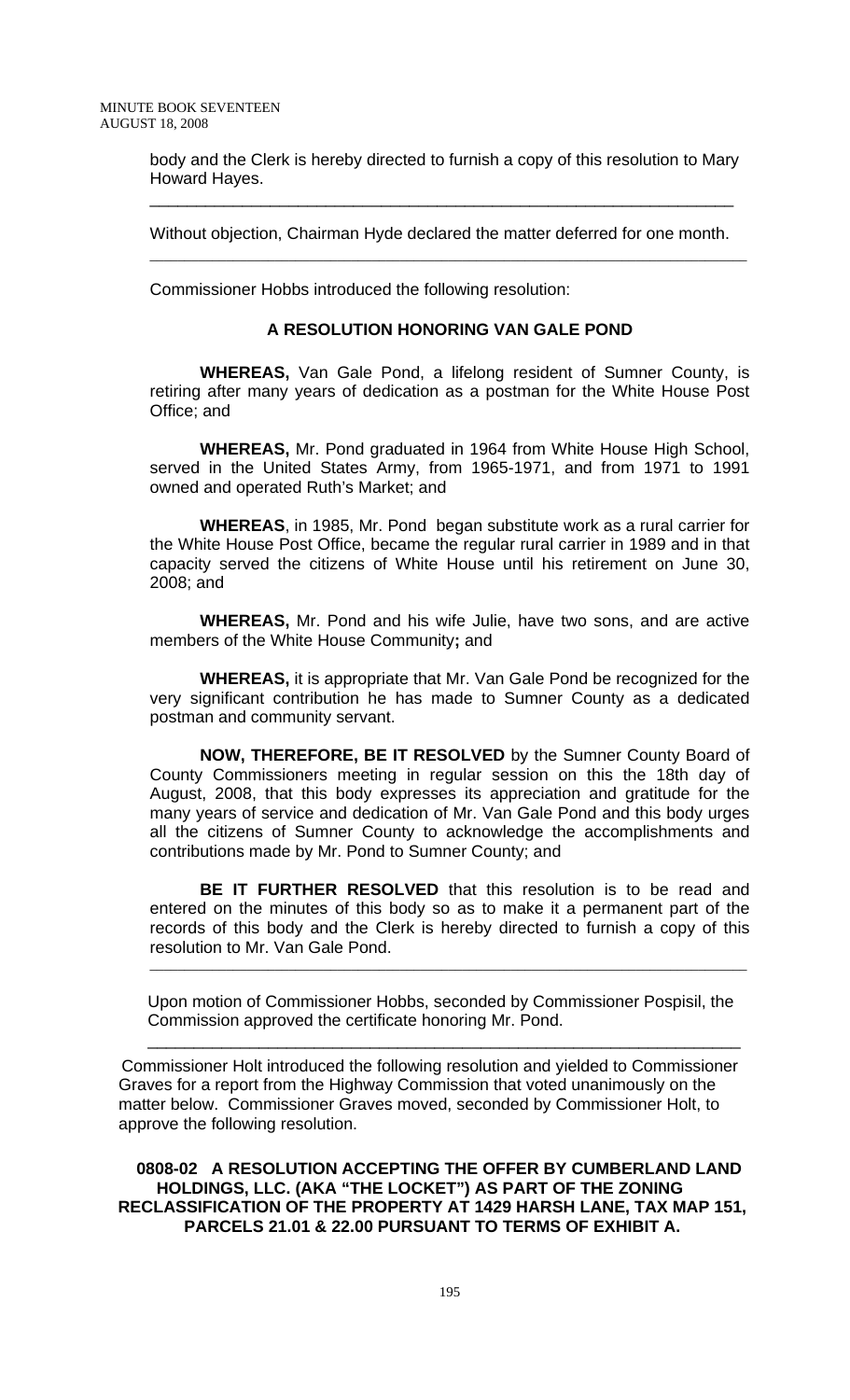**BE IT RESOLVED** by the Sumner County Board of County Commissioners, meeting in regular session on this the  $18<sup>th</sup>$  day of August, 2008 that this body does hereby accept the offer by Cumberland Land Holdings, LLC. (AKA "The Locket") as part of the zoning reclassification of the property at 1429 Harsh Lane, Tax Map 151, Parcels 21.01 & 22.00 as set forth in the agreement attached herewith as Exhibit A.

\_\_\_\_\_\_\_\_\_\_\_\_\_\_\_\_\_\_\_\_\_\_\_\_\_\_\_\_\_\_\_\_\_\_\_\_\_\_\_\_\_\_\_\_\_\_\_\_\_\_\_\_\_\_\_\_\_\_\_\_\_\_\_\_

 Commissioner Holt declared an indirect conflict of interest, but stated that he would vote his conscience.

The electronic vote was recorded in the following manner:

| 0808-02          | <b>Yes: 23</b> | <b>No: 0</b> | Abs: 0          | 07:18 PM |
|------------------|----------------|--------------|-----------------|----------|
| Pospisil         | Hyde           | Y            |                 |          |
| <b>Freels</b>    | <b>Stone</b>   | Y            | <b>Hobbs</b>    |          |
| Kimbrough Y      | Goode          | Y            | <b>Skidmore</b> |          |
| Moser            | Decker         | Y            | Hughes          |          |
| <b>Hendricks</b> | Vaughn         | Y            | LeMarbre        |          |
| <b>Matthews</b>  | <b>Boyd</b>    | Y            | England         |          |
| Graves           | Satterfield    | Y            | Holt            |          |
| <b>Akins</b>     | Fennell        |              | Cummings        |          |

Chairman Hyde declared the resolution approved by the body.

 Commissioner Holt moved, seconded by Commissioner Fennell, to approve the following resolution:

\_\_\_\_\_\_\_\_\_\_\_\_\_\_\_\_\_\_\_\_\_\_\_\_\_\_\_\_\_\_\_\_\_\_\_\_\_\_\_\_\_\_\_\_\_\_\_\_\_\_\_\_\_\_\_\_\_\_\_\_\_\_\_\_

## **0808-03 A RESOLUTION APPROVING A ZONING RECLASSIFICATION FROM AN AGRICULTURAL TO A MIXED USE RESIDENTIAL/COMMERCIAL P.U.D. AND REQUESTING PRELIMINARY MASTER DEVELOPMENT PLAN APPROVAL. LOCATED AT 1429 HARSH LANE, TAX MAP 151, PARCELS 21.01 & 22.00, CONTAINING 527.63 ACRES**

 **BE IT RESOLVED** by the Sumner County Board of County Commissioners meeting in regular session on this the  $18<sup>st</sup>$  day of August, 2008 that this body hereby approves a zoning reclassification from an Agricultural to a Mixed Use Residential/Commercial with a P.U.D. and a preliminary master development plan approval, 527.63 acres, located at 1429 Harsh Lane, Tax Map 151, Parcels 21.01 & 22.00, containing 750 lots.

\_\_\_\_\_\_\_\_\_\_\_\_\_\_\_\_\_\_\_\_\_\_\_\_\_\_\_\_\_\_\_\_\_\_\_\_\_\_\_\_\_\_\_\_\_\_\_\_\_\_\_\_\_\_\_\_\_\_\_\_\_\_\_\_

The electronic vote was recorded in the following manner:

| 0808-03          |   | <b>Yes: 23</b> | <b>No: 0</b> | Abs: 0       | 07:19 PM |
|------------------|---|----------------|--------------|--------------|----------|
| Pospisil         | Y | Hyde           | v            |              |          |
| Freels           | Y | <b>Stone</b>   | Y            | <b>Hobbs</b> |          |
| Kimbrough        | Y | Goode          | Y            | Skidmore     | Y        |
| Moser            | Y | Decker         | Y            | Hughes       | V        |
| <b>Hendricks</b> | Y | Vaughn         |              | LeMarbre     |          |
| <b>Matthews</b>  | Y | <b>Boyd</b>    | Y            | England      |          |
| Graves           | Y | Satterfield    | Y            | Holt         |          |
| <b>Akins</b>     |   | Fennell        |              | Cummings     |          |

Chairman Hyde declared the resolution approved by the body.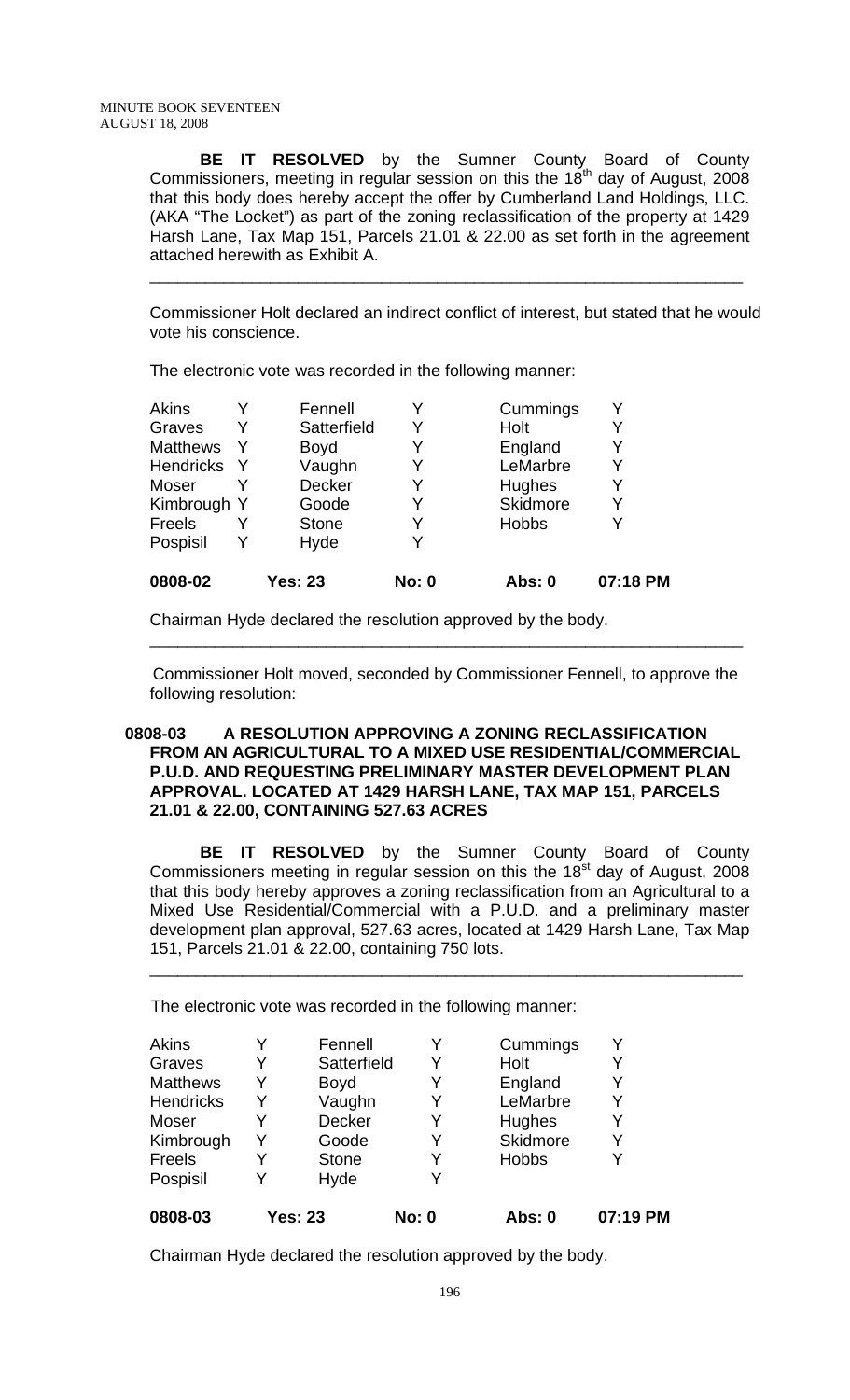## **PUBLIC NOTICE**

\_\_\_\_\_\_\_\_\_\_\_\_\_\_\_\_\_\_\_\_\_\_\_\_\_\_\_\_\_\_\_\_\_\_\_\_\_\_\_\_\_\_\_\_\_\_\_\_\_\_\_\_\_\_\_\_\_\_\_\_\_\_\_

There will be a public hearing before the Sumner County Commission on August 18, 2008, at approximately 7:00 p.m. in the Sumner County Administration Building Commission Chambers located at 355 N. Belvedere Drive, Gallatin, TN.

Sumner 2000 LLC is requesting to have their property "Hunters Crossing" located on Long Hollow Pike and New Hope Road, Hendersonville, TN rezoned from R1A to Commercial C-3 with a PUD overlay. Subject property is located on tax map 123, parcel 45, and contains 44.90 Acres.

A copy of this request is on file in the Sumner County Planning Office which is located in Room 208 at the Sumner County Administration Building, 355 N. Belvedere Drive, Gallatin, TN.

Anyone having an interest, desiring to comment or ask questions concerning this request is invited to attend this meeting or call the Sumner County Planning Office at (615) 451-6097.

\_\_\_\_\_\_\_\_\_\_\_\_\_\_\_\_\_\_\_\_\_\_\_\_\_\_\_\_\_\_\_\_\_\_\_\_\_\_\_\_\_\_\_\_\_\_\_\_\_\_\_

Commissioner Holt moved, seconded by Commissioner Vaughn, to approve the following resolution and the attachment:

## **0808-04 A RESOLUTION APPROVING ZONING RECLASSIFICATION OF PROPERTY LOCATED ON THE CORNER OF LONG HOLLOW PIKE AND NEW HOPE ROAD REZONED FROM R1A TO COMMERCIAL C-3 WITH PUD OVERLAY AND FOR PRELIMINARY MASTER DEVELOPMENT APPROVAL AND ACCEPTING THE AGREEMENT ATTACHED AS EXHIBIT A**

 **BE IT RESOLVED** by the Sumner County Board of County Commissioners meeting in regular session on this the 18<sup>st</sup> day of August, 2008, that this body hereby approves zoning reclassification of property. Subject property contains 44.9 acres, is on tax map 123, Parcel 45 and is zoned R1A; and

**BE IT FURTHER RESOLVED** that the body does accept as part of the record, the agreement offered by the Sumner 2000 and the Bastian Family and attached herewith as Exhibit A (in file).

\_\_\_\_\_\_\_\_\_\_\_\_\_\_\_\_\_\_\_\_\_\_\_\_\_\_\_\_\_\_\_\_\_\_\_\_\_\_\_\_\_\_\_\_\_\_\_\_\_\_\_\_\_\_\_\_\_\_\_\_\_\_\_\_

The electronic vote was recorded in the following manner:

| 0808-04          |   | <b>Yes: 23</b> | <b>No: 0</b> | <b>Abs: 0</b> | 07:22 PM |
|------------------|---|----------------|--------------|---------------|----------|
| Pospisil         |   | Hyde           | Y            |               |          |
| Freels           | Y | <b>Stone</b>   | Y            | <b>Hobbs</b>  |          |
| Kimbrough        |   | Goode          | Y            | Skidmore      |          |
| Moser            |   | Decker         | Y            | Hughes        |          |
| <b>Hendricks</b> | Y | Vaughn         | Y            | LeMarbre      |          |
| <b>Matthews</b>  | Y | <b>Boyd</b>    | Y            | England       |          |
| Graves           | Y | Satterfield    | Y            | Holt          |          |
| Akins            |   | Fennell        |              | Cummings      |          |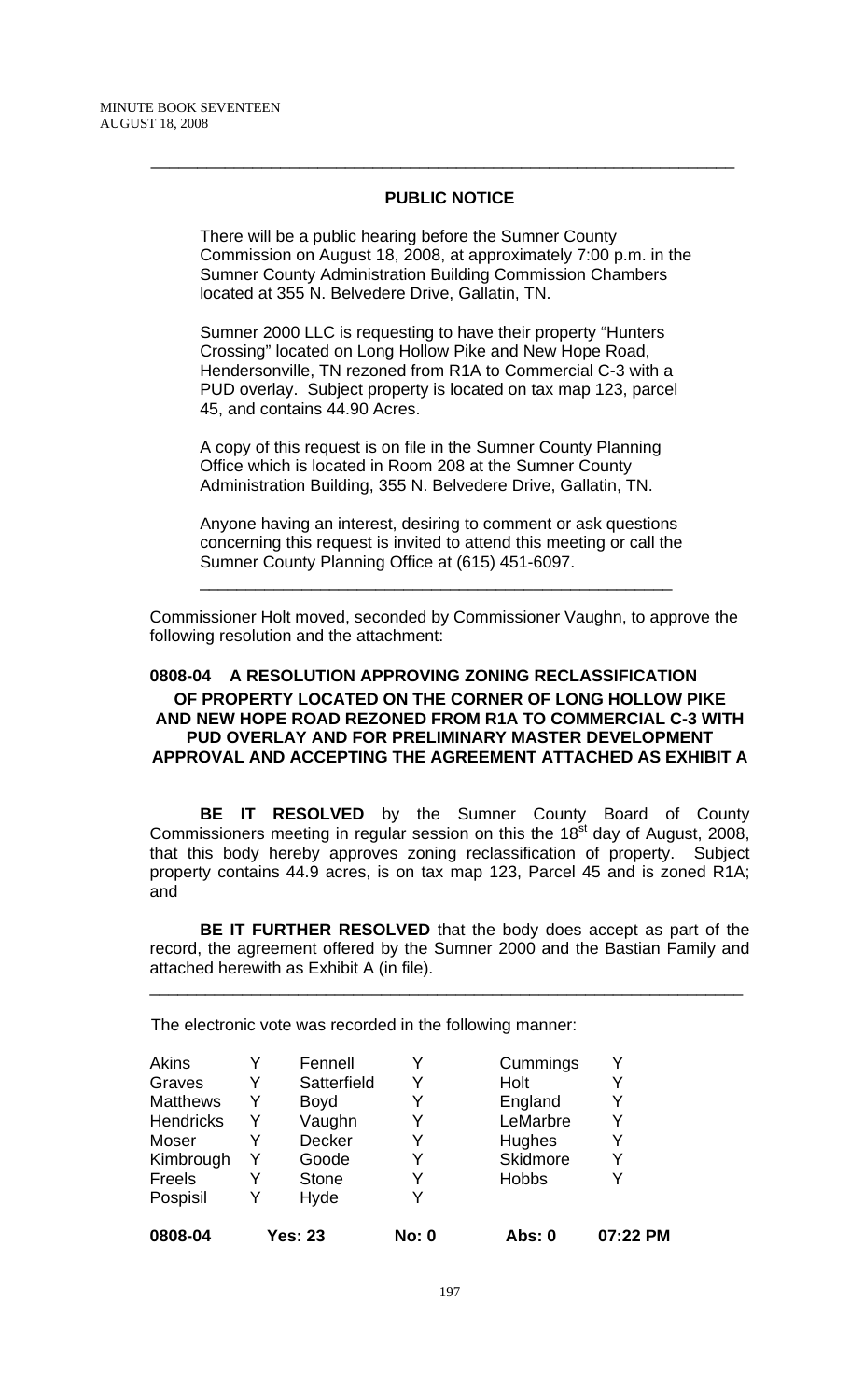Chairman Hyde declared the resolution approved by the body.

# **ELECTION OF CHAIRMAN PRO TEM**

\_\_\_\_\_\_\_\_\_\_\_\_\_\_\_\_\_\_\_\_\_\_\_\_\_\_\_\_\_\_\_\_\_\_\_\_\_\_\_\_\_\_\_\_\_\_\_\_\_\_\_\_\_\_\_\_\_\_\_\_\_\_\_\_

Commissioner Hughes nominated Commissioner Decker to be Chairman Pro Tem. Upon motion of Commissioner Goode, seconded by Commissioner Holt, the Commission voted to cease nominations and elect Commissioner Decker by acclamation.

\_\_\_\_\_\_\_\_\_\_\_\_\_\_\_\_\_\_\_\_\_\_\_\_\_\_\_\_\_\_\_\_\_\_\_\_\_\_\_\_\_\_\_\_\_\_\_\_\_\_\_\_\_\_\_\_\_\_\_\_\_\_\_\_\_\_\_\_\_\_\_\_\_

# **ELECTION OF COMMITTEE ON COMMITTEES**

Commissioner Decker nominated the following commissioners to serve on the Committee on Committees: LeMarbre, Hughes, Pospisil and Fennell. Upon motion of Commissioner Goode, seconded by Commissioner Pospisil, the Commission voted to cease nominations and elect the slate by acclamation. Commissioner Satterfield was elected to serve on the Committee in the July Commission meeting.

Chairman Hyde noted that the current committee structure and membership will carry forward until a new slate is presented in September.

\_\_\_\_\_\_\_\_\_\_\_\_\_\_\_\_\_\_\_\_\_\_\_\_\_\_\_\_\_\_\_\_\_\_\_\_\_\_\_\_\_\_\_\_\_\_\_\_\_\_\_\_\_\_\_\_\_\_\_\_\_\_\_\_\_\_\_\_\_\_\_\_\_\_\_

# **ELECTION OF SECOND DISTRICT COMMISSIONER**

Chairman Hyde instructed Clerk Kemp to read the following notice into the record:

## **NOTICE OF SPECIAL ELECTION ALL MEMBERS OF THE SUMNER COUNTY BOARD OF COUNTY COMMISSIONERS**

Pursuant to Section 5-5-102 et seq of the Tennessee Code Annotated, I, Bill Kemp, County Clerk, hereby give notice to all members of the Sumner County Board of County Commissioners that on Monday, August 18, 2008 at approximately 7:00 p.m. (local time), they should assemble in the Commission Chambers of the Sumner County Administration Building, 355 North Belvedere Drive, Gallatin, Sumner County, Tennessee, with respect to filling a vacancy on the Board of County Commissioners created by the resignation of Ragan Hall, County Commissioner from the Second District of his County Commission seat. This special election will be held during the regular meeting of this body on the aforesaid date.

Persons interested in the position are asked to submit a resume or qualifications to the Office of the County Clerk, Sumner County Administration Building, 355 North Belvedere Drive, Room 111, Gallatin, Tennessee, 370656 by Monday, August 18, 2008, 12:00 Noon (local time) or attend the aforesaid 7:00 p.m. meeting and express interest to a member of the Sumner County Legislative Body.

The position must be filled according to all applicable statues, rules and regulations.

THIS NOTICE EXECUTED AND DATED THIS 24<sup>TH</sup> DAY OF JULY, 2008.

\_\_\_\_\_\_\_\_\_\_\_\_\_\_\_\_\_\_\_\_\_\_\_\_\_\_\_\_\_\_\_\_\_\_\_\_\_\_\_\_\_\_\_\_\_\_\_\_\_\_\_\_\_\_\_\_\_\_\_\_\_\_\_\_

Dated this  $24<sup>th</sup>$  day of July, 2008.

Commissioner Cummings nominated Larry Hinton to fill the vacancy in the Second Commission District. Commissioner Pospisil moved, seconded by Commissioner Moser, to leave the vacancy unfilled until the November election when the voters would decide.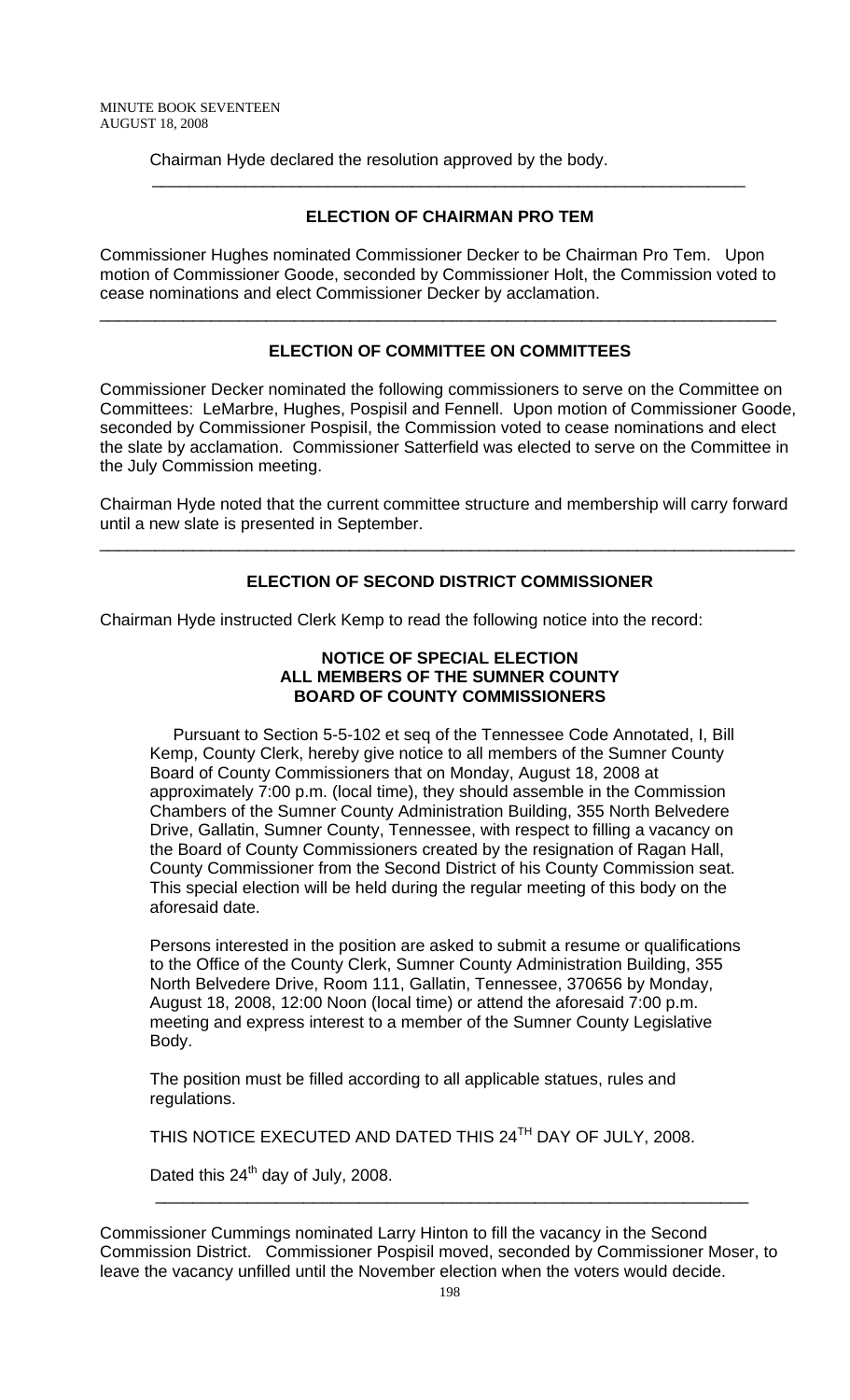The electronic vote was recorded in the following manner:

## **REFER SECOND DISTRICT COMMISSION ELECTION**

| <b>Matthews</b><br><b>Hendricks</b> | Y<br>А | <b>Boyd</b><br>Vaughn | N<br>Y       | England<br>LeMarbre | N<br>Y   |
|-------------------------------------|--------|-----------------------|--------------|---------------------|----------|
| Moser                               |        | Decker                | Y            | Hughes              | Y        |
| Kimbrough                           | Y      | Goode                 | Y            | Skidmore            | Y        |
| Freels                              | N      | <b>Stone</b>          | N            | <b>Hobbs</b>        | N        |
| Pospisil                            |        | Hyde                  |              |                     |          |
| <b>REFER</b>                        |        | <b>Yes: 15</b>        | <b>No: 7</b> | Abs: 1              | 07:28 PM |

Chairman Hyde declared the motion to refer to the November election approved by the body.

\_\_\_\_\_\_\_\_\_\_\_\_\_\_\_\_\_\_\_\_\_\_\_\_\_\_\_\_\_\_\_\_\_\_\_\_\_\_\_\_\_\_\_\_\_\_\_\_\_\_\_\_\_\_\_\_\_\_\_\_\_\_\_\_\_\_\_\_\_

## **APPOINTMENT OF INTERIM FINANCE DIRECTOR**

Commissioner Kimbrough moved, seconded by Commissioner Goode, to appoint Jim Young as Interim Finance Director.

The electronic vote was recorded in the following manner:

## **APPROVE JIM YOUNG FINANCE DIRECTOR**

| <b>YOUNG</b>     |   | <b>Yes: 23</b> | <b>No: 0</b> | Abs: 0       | 07:31 PM |
|------------------|---|----------------|--------------|--------------|----------|
| Pospisil         |   | Hyde           |              |              |          |
| Freels           | Y | <b>Stone</b>   |              | <b>Hobbs</b> | Y        |
| Kimbrough        | Y | Goode          |              | Skidmore     | Y        |
| Moser            | Y | Decker         |              | Hughes       | Y        |
| <b>Hendricks</b> | Y | Vaughn         | Y            | LeMarbre     | Y        |
| <b>Matthews</b>  | Y | <b>Boyd</b>    |              | England      | Y        |
| Graves           | Y | Satterfield    | Y            | Holt         | Y        |
| <b>Akins</b>     | Y | Fennell        |              | Cummings     | Y        |

Chairman Hyde declared the motion to hire an Interim Finance Director approved by the body.

\_\_\_\_\_\_\_\_\_\_\_\_\_\_\_\_\_\_\_\_\_\_\_\_\_\_\_\_\_\_\_\_\_\_\_\_\_\_\_\_\_\_\_\_\_\_\_\_\_\_\_\_\_\_\_\_\_\_\_\_\_\_\_\_\_\_

# **REPORT FROM COUNTY OFFICIALS**

By motion of Commissioner Hughes , seconded by Commissioner Graves, the commissioners approved unanimously the filing as received of the following reports: County Investments, County General Fund, County Debt Service Fund, County Highway Fund, County Capital Outlay Fund, School General Purpose Fund, School Federal Projects Fund, School Food Service Fund, Employee Health Insurance Trust Fund, Employee Dental Insurance Trust Fund, Casualty Insurance Trust Fund, County Trustee Funds, Special Reports: County Dental Insurance Claim Payments, County Health Insurance Claim Payments, County Property Tax Collections, County EMS Billing/Collections/Balances, County Sales Tax Collections, County Wheel Tax Collections, County Tax Rates/Property Values and County School Loan Program Rates. Approval of the filing of these records does not certify to the accuracy of the documents.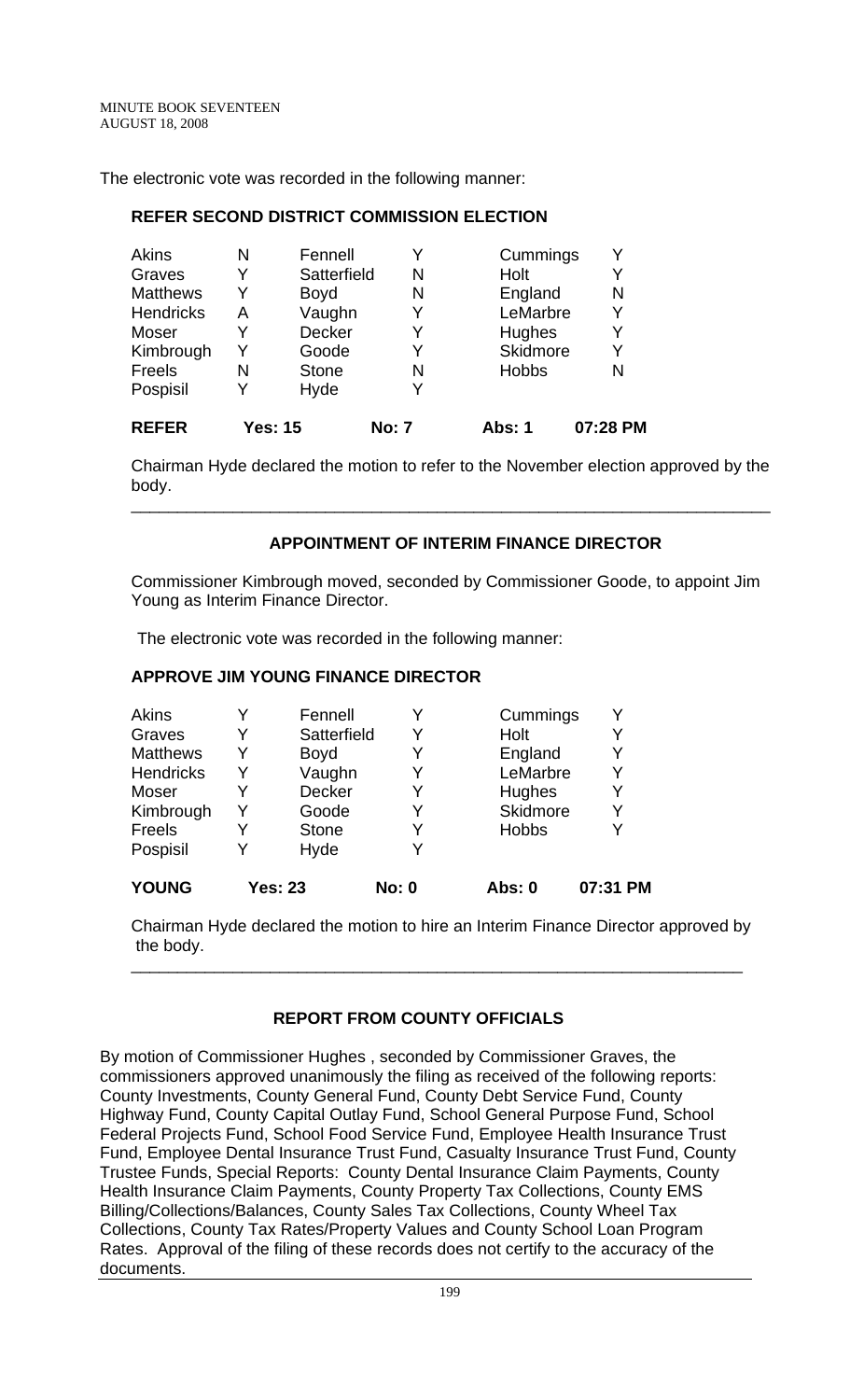Chairman Hyde introduced the following resolution:

## **0808-NOT A RESOLUTION TO APPROVE AND ACCEPT APPLICATIONS FOR NOTARY PUBLIC POSITIONS AND PERSONAL SURETY GUARANTORS**

 **WHEREAS,** according to the law of the State of Tennessee, an individual must apply for the office of notary public in the county of residence, or of their principal place of business; and

 **WHEREAS**, state statute requires personal sureties making bonds for Notaries Public to be approved by the Sumner County Commission; and

 **WHEREAS,** said applicant must be approved by the County Commission assembled; and

 **WHEREAS,** Bill Kemp, Sumner County Clerk, has certified according to the records of his office that the persons named on the attached listing labeled "SUMNER COUNTY NOTARY PUBLIC APPLICATIONS and SURETY GUARANTORS" have duly applied for the positions so sought; and

## **BE IT FURTHER RESOLVED THAT THIS TAKE EFFECT FROM AND AFTER PASSAGE.**

Upon motion of Commissioner Graves, seconded by Commissioner Cummings, voting was recorded in the following manner:

 **–––––––––––––––––––––––––––––––––––––––––––––––––––––––––**

#### **NOTARIES PUBLIC**

| Akins            |   | Fennell        |              | Cummings      | Y        |
|------------------|---|----------------|--------------|---------------|----------|
| Graves           | Y | Satterfield    | Y            | Holt          | Y        |
| <b>Matthews</b>  | Y | <b>Boyd</b>    |              | England       | Y        |
| <b>Hendricks</b> |   | Vaughn         | Y            | LeMarbre      | Y        |
| Moser            | Y | Decker         | Y            | Hughes        | Y        |
| Kimbrough        | Y | Goode          |              | Skidmore      | Y        |
| Freels           |   | <b>Stone</b>   | Α            | Hobbs         | Y        |
| Pospisil         |   | Hyde           | Y            |               |          |
| <b>NOTARIES</b>  |   | <b>Yes: 22</b> | <b>No: 0</b> | <b>Abs: 1</b> | 07:31 PM |

Chairman Hyde declared the election of Notaries Public by the body.

### **COMMITTEE ON COMMITTEES**

\_\_\_\_\_\_\_\_\_\_\_\_\_\_\_\_\_\_\_\_\_\_\_\_\_\_\_\_\_\_\_\_\_\_\_\_\_\_\_\_\_\_\_\_\_\_\_\_\_\_\_\_\_\_\_\_\_\_\_\_\_\_\_\_\_\_\_\_\_\_

 $\frac{1}{\sqrt{2}}$  ,  $\frac{1}{\sqrt{2}}$  ,  $\frac{1}{\sqrt{2}}$  ,  $\frac{1}{\sqrt{2}}$  ,  $\frac{1}{\sqrt{2}}$  ,  $\frac{1}{\sqrt{2}}$  ,  $\frac{1}{\sqrt{2}}$  ,  $\frac{1}{\sqrt{2}}$  ,  $\frac{1}{\sqrt{2}}$  ,  $\frac{1}{\sqrt{2}}$  ,  $\frac{1}{\sqrt{2}}$  ,  $\frac{1}{\sqrt{2}}$  ,  $\frac{1}{\sqrt{2}}$  ,  $\frac{1}{\sqrt{2}}$  ,  $\frac{1}{\sqrt{2}}$ 

There was no report from the Committee on Committees.

#### **HIGHWAY COMMISSION**

 Commissioner Satterfield moved, seconded by Commissioner Akins, to require that the Action taken by the Road Fee Appeal Committee come back to the full Commission.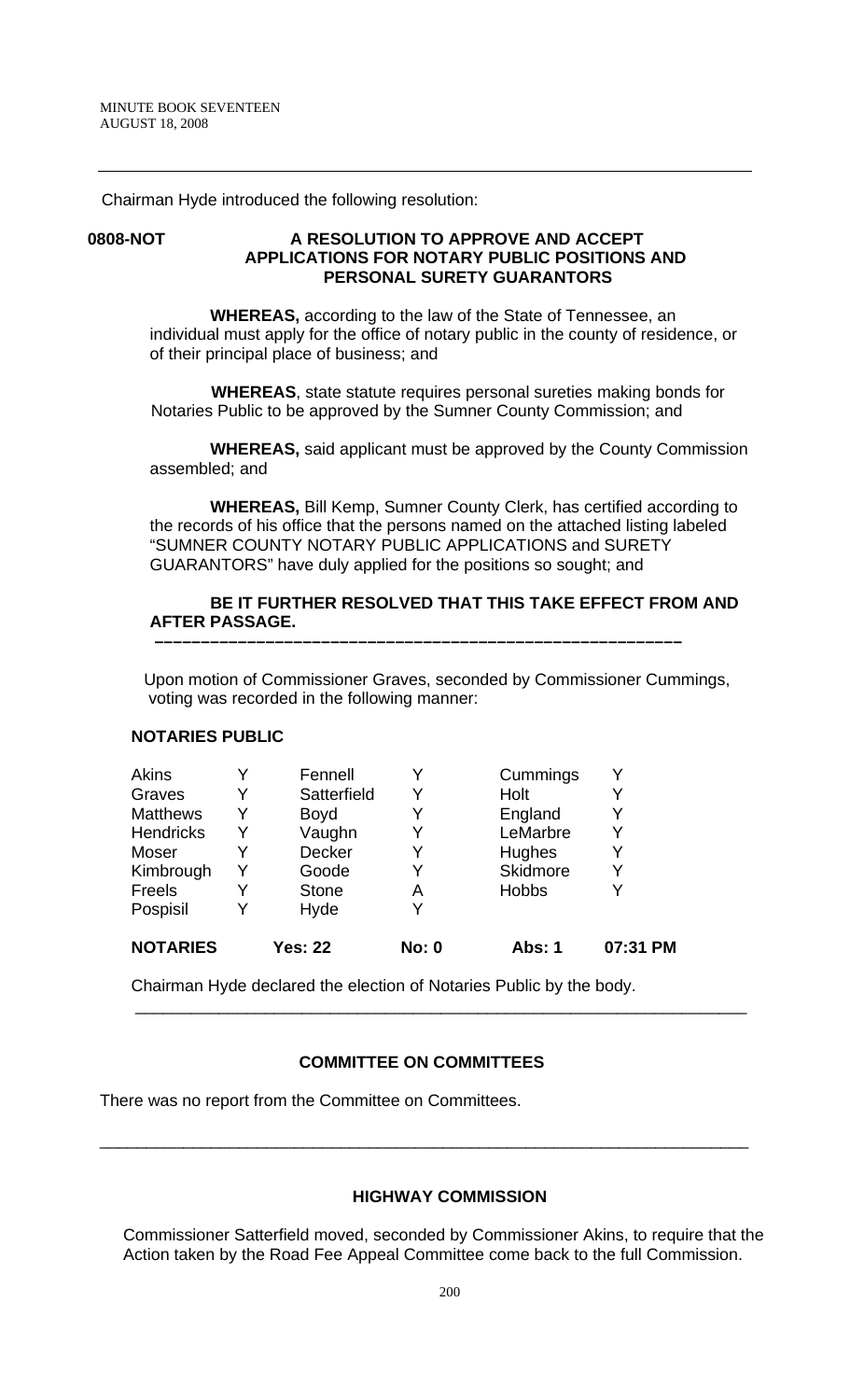Commissioner Goode moved, seconded by Commissioner Hughes, to refer the matter to the Legislative Committee for further study.

## **REFER ROAD FEE COMMITTEE TO LEGISLATIVE**

| <b>Akins</b>     | N              | Fennell      |              | Cummings     | N        |
|------------------|----------------|--------------|--------------|--------------|----------|
| Graves           | Y              | Satterfield  | N            | Holt         | Y        |
| <b>Matthews</b>  | N              | <b>Boyd</b>  | Y            | England      | N        |
| <b>Hendricks</b> | N              | Vaughn       | Y            | LeMarbre     | Y        |
| Moser            | Y              | Decker       | Y            | Hughes       | Y        |
| Kimbrough        | Y              | Goode        | Y            | Skidmore     | N        |
| <b>Freels</b>    | Y              | <b>Stone</b> | N            | <b>Hobbs</b> | N        |
| Pospisil         | Y              | Hyde         |              |              |          |
| <b>REFER</b>     | <b>Yes: 14</b> |              | <b>No: 9</b> | Abs: 0       | 07:41 PM |

Chairman Hyde declared the motion referred to Legislative Committee.

## **EDUCATION COMMITTEE**

 **\_\_\_\_\_\_\_\_\_\_\_\_\_\_\_\_\_\_\_\_\_\_\_\_\_\_\_\_\_\_\_\_\_\_\_\_\_\_\_\_\_\_\_\_\_\_\_\_\_\_\_\_\_\_\_\_\_\_\_\_\_\_\_\_\_\_\_\_\_** 

 Commissioner Decker reported that the Board of Education will be submitting a balanced budget for approval in the September Commission meeting.

 The Educate and Grow Scholarship Committee will be meeting to set policy for the administration of the scholarship.

## **EMERGENCY SERVICES COMMITTEE**

 **\_\_\_\_\_\_\_\_\_\_\_\_\_\_\_\_\_\_\_\_\_\_\_\_\_\_\_\_\_\_\_\_\_\_\_\_\_\_\_\_\_\_\_\_\_\_\_\_\_\_\_\_\_\_\_\_\_\_\_\_\_\_\_\_\_\_\_\_\_** 

 Commissioner Vaughn introduced the following resolution and moved for approval; Commissioner Goode seconded the motion.

# **0808-05 A RESOLUTION INCREASING AMBULANCE TRANSPORT RATES**

 **WHEREAS,** fuel costs have increased dramatically in the last year; and

**WHEREAS,** in order to maintain the high standard of care provided by the Sumner County Ambulance Service, it is necessary that rates for transports be increased.

**THEREFORE BE IT RESOLVED** by the Sumner County Board of County Commissioners meeting in regular session on this the  $18<sup>th</sup>$  day of August, 2008 that this body does hereby increase the ambulance transport rates as follows:

| Code  | <b>Description</b>        | <b>Current</b> | <b>Proposed</b> |
|-------|---------------------------|----------------|-----------------|
| A0428 | <b>BLS</b> non-emergency  | \$250.00       | \$350.00        |
| A0429 | <b>BLS</b> emergency      | \$250.00       | \$450.00        |
| A0426 | ALS non-emergency         | \$650.00       | \$650.00        |
| A0427 | ALS emergency             | \$650.00       | \$750.00        |
| A0433 | ALS <sub>2</sub>          | \$750.00       | \$850.00        |
| A0434 | SCT (specialty transport) | n/a            | \$950.00        |
| A0425 | Mileage                   | 10.00          | \$11.00         |
|       |                           |                |                 |

 **BE IT RESOLVED** that the proposed rates shall become effective at 12:01 a.m. on September 1, 2008.

\_\_\_\_\_\_\_\_\_\_\_\_\_\_\_\_\_\_\_\_\_\_\_\_\_\_\_\_\_\_\_\_\_\_\_\_\_\_\_\_\_\_\_\_\_\_\_\_\_\_\_\_\_\_\_\_\_\_\_\_\_\_\_\_

The electronic vote was recorded in the following manner: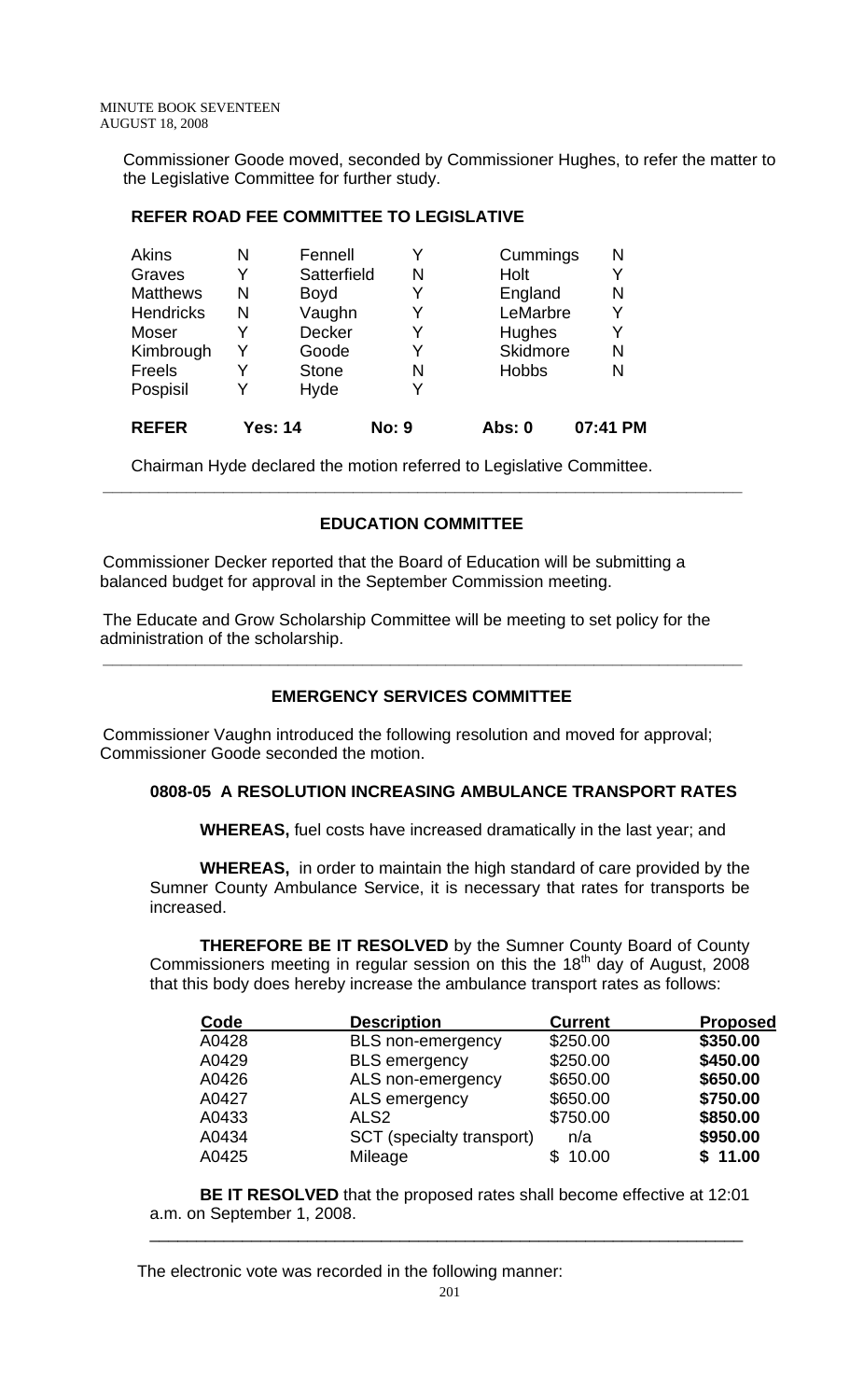MINUTE BOOK SEVENTEEN AUGUST 18, 2008

| <b>Akins</b>     |   | Fennell        |              | Cummings        | Y        |
|------------------|---|----------------|--------------|-----------------|----------|
| Graves           | Y | Satterfield    | N            | Holt            | Y        |
| <b>Matthews</b>  | Y | <b>Boyd</b>    |              | England         | Y        |
| <b>Hendricks</b> | Α | Vaughn         |              | LeMarbre        | Y        |
| Moser            |   | <b>Decker</b>  |              | Hughes          | Y        |
| Kimbrough        | Y | Goode          |              | <b>Skidmore</b> | N        |
| Freels           | Y | <b>Stone</b>   | Y            | <b>Hobbs</b>    | Y        |
| Pospisil         |   | Hyde           |              |                 |          |
| 0808-05          |   | <b>Yes: 20</b> | <b>No: 2</b> | Abs: 1          | 07:44 PM |

Chairman Hyde declared the resolution approved by the body.

### **GENERAL OPERATIONS COMMITTEE**

 **\_\_\_\_\_\_\_\_\_\_\_\_\_\_\_\_\_\_\_\_\_\_\_\_\_\_\_\_\_\_\_\_\_\_\_\_\_\_\_\_\_\_\_\_\_\_\_\_\_\_\_\_\_\_\_\_\_\_\_\_\_\_\_\_\_** 

 Commissioner Holt introduced the following resolution and moved for approval. The motion was seconded by Commissioner Graves.

## **0808-06 A RESOLUTION NAMING THE NEW SUMNER COUNTY FACILITY IN HENDERSONVILLE LOCATED AT 114 DUNN STREET AS THE "SUMNER COUNTY GOVERNMENT BUILDING"**

 **BE IT RESOLVED** by the Sumner County Board of County Commissioners meeting in regular session on this the  $18^{th}$  day of August, 2008, that this body does hereby name the new Sumner County Facility in Hendersonville located at 114 Dunn Street as the

## **"Sumner County Government Building".**

\_\_\_\_\_\_\_\_\_\_\_\_\_\_\_\_\_\_\_\_\_\_\_\_\_\_\_\_\_\_\_\_\_\_\_\_\_\_\_\_\_\_\_\_\_\_\_\_\_\_\_\_\_\_\_\_\_\_\_\_\_\_\_\_

The electronic vote was recorded in the following manner:

| <b>Akins</b>     |   | Fennell        |              | Cummings |          |
|------------------|---|----------------|--------------|----------|----------|
| Graves           |   | Satterfield    | Y            | Holt     |          |
| <b>Matthews</b>  | Y | <b>Boyd</b>    | Y            | England  |          |
| <b>Hendricks</b> | Y | Vaughn         | Y            | LeMarbre |          |
| Moser            |   | <b>Decker</b>  | Y            | Hughes   | Y        |
| Kimbrough        | Y | Goode          | Y            | Skidmore |          |
| <b>Stone</b>     |   | <b>Hobbs</b>   | Y            | Pospisil |          |
| Hyde             |   |                |              |          |          |
| 0808-06          |   | <b>Yes: 22</b> | <b>No: 0</b> | Abs: 0   | 07:48 PM |

Chairman Hyde declared the resolution approved by the body.

 Commissioner Holt introduced the following resolution and moved for approval. The motion was seconded by Commissioner Satterfield.

## **0808-01 A RESOLUTION NAME THE LOBBY AREA OF THE GALLATIN HEALTH DEPARTMENT IN HONOR OF MARY HOWARD HAYES**

\_\_\_\_\_\_\_\_\_\_\_\_\_\_\_\_\_\_\_\_\_\_\_\_\_\_\_\_\_\_\_\_\_\_\_\_\_\_\_\_\_\_\_\_\_\_\_\_\_\_\_\_\_\_\_\_\_\_\_\_\_\_\_\_\_\_

 **BE IT RESOLVED** by the Sumner County Board of County Commissioners meeting in regular session on this the  $18<sup>th</sup>$  day of August, 2008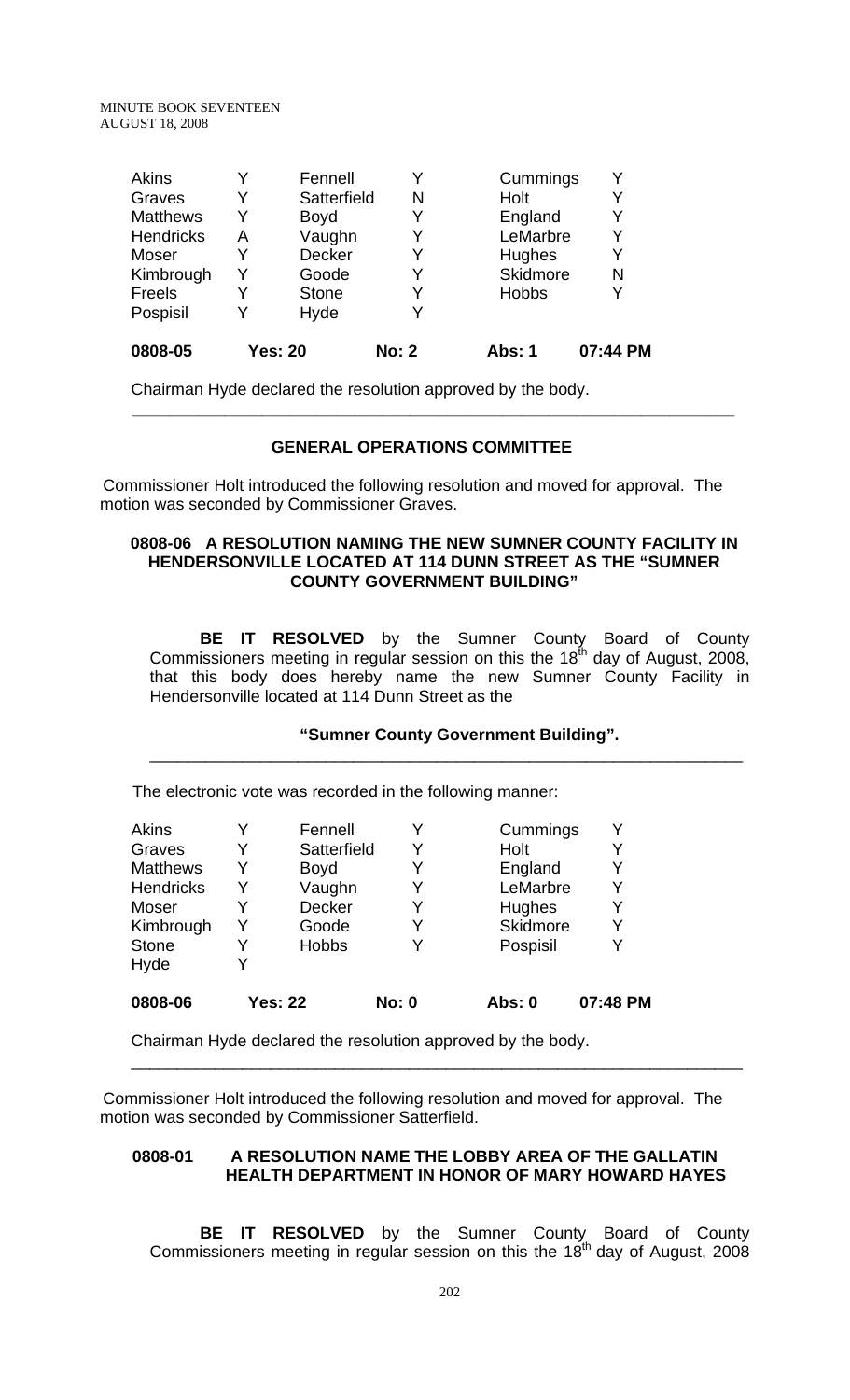that this body does hereby name the lobby area of the Gallatin Health Department in honor of Mary Howard Hayes.

\_\_\_\_\_\_\_\_\_\_\_\_\_\_\_\_\_\_\_\_\_\_\_\_\_\_\_\_\_\_\_\_\_\_\_\_\_\_\_\_\_\_\_\_\_\_\_\_\_\_\_\_\_\_\_\_\_\_\_\_\_\_\_\_

The electronic vote was recorded in the following manner:

| 0808-01      |   | <b>Yes: 21</b> | <b>No: 0</b> | Abs: 0           | 07:49 PM |
|--------------|---|----------------|--------------|------------------|----------|
| <b>Hobbs</b> | Y | Pospisil       |              | Hyde             | Y        |
| Goode        | Y | Skidmore       | Y            | <b>Stone</b>     | Y        |
| Decker       | Y | <b>Hughes</b>  | Y            | Kimbrough        | Y        |
| Vaughn       | Y | LeMarbre       | Y            | Moser            | Y        |
| <b>Boyd</b>  | Y | England        | v            | <b>Hendricks</b> | Y        |
| Satterfield  | v | Holt           |              | <b>Matthews</b>  | Y        |
| Akins        | Y | Fennell        |              | Graves           | Y        |
|              |   |                |              |                  |          |

Chairman Hyde declared the resolution approved by the body.

### **PUBLIC WORKS COMMITTEE**

 **\_\_\_\_\_\_\_\_\_\_\_\_\_\_\_\_\_\_\_\_\_\_\_\_\_\_\_\_\_\_\_\_\_\_\_\_\_\_\_\_\_\_\_\_\_\_\_\_\_\_\_\_\_\_\_\_\_\_\_\_\_\_\_\_\_\_** 

Commissioner Goode reported on water line projects that are underway in the northern county area.

\_\_\_\_\_\_\_\_\_\_\_\_\_\_\_\_\_\_\_\_\_\_\_\_\_\_\_\_\_\_\_\_\_\_\_\_\_\_\_\_\_\_\_\_\_\_\_\_\_\_\_\_\_\_\_\_\_\_\_\_\_\_\_\_\_\_\_\_\_

## **LEGISLATIVE COMMITTEE**

Commissioner Moser introduced the following resolution and moved for approval. The motion was seconded by Commissioner Goode.

# **0808-08 A RESOLUTION AMENDING RULE III OF THE STANDING RULES OF THIS BODY TO ADDRESS HOLDOVER OF COMMITTEE MEMBERS AND COMMISSION LEADERSHIP**

**BE IT RESOLVED** by the Sumner County Board of County Commissioners meeting in regular session on this the 18<sup>th</sup> day of August, 2008, that this body hereby amends the standing rules of this body by adding the following language to Rule III:

#### *Section A: (1) Election:*

In the event that a new Chairman is not elected at the designated meeting, the sitting Chairman shall holdover until a new Chairman is elected by this body.

#### *Section D: (1) Committee:*

In the event that new committee membership is not elected at the designated meeting, the sitting committee members, chairman and vice-chair shall holdover until a new committee with a full slate of members is elected.

\_\_\_\_\_\_\_\_\_\_\_\_\_\_\_\_\_\_\_\_\_\_\_\_\_\_\_\_\_\_\_\_\_\_\_\_\_\_\_\_\_\_\_\_\_\_\_\_\_\_\_\_\_\_\_\_\_\_\_\_\_\_\_\_

The electronic vote was recorded in the following manner:

| <b>Akins</b>     | N | Fennell       |   | Cummings     |   |
|------------------|---|---------------|---|--------------|---|
| Graves           | N | Satterfield   | N | Holt         |   |
| <b>Matthews</b>  |   | <b>Boyd</b>   | N | England      |   |
| <b>Hendricks</b> | N | Vaughn        |   | LeMarbre     |   |
| Moser            |   | <b>Decker</b> |   | Hughes       | N |
| Kimbrough        | N | Goode         |   | Skidmore     | N |
| <b>Freels</b>    | N | <b>Stone</b>  |   | <b>Hobbs</b> |   |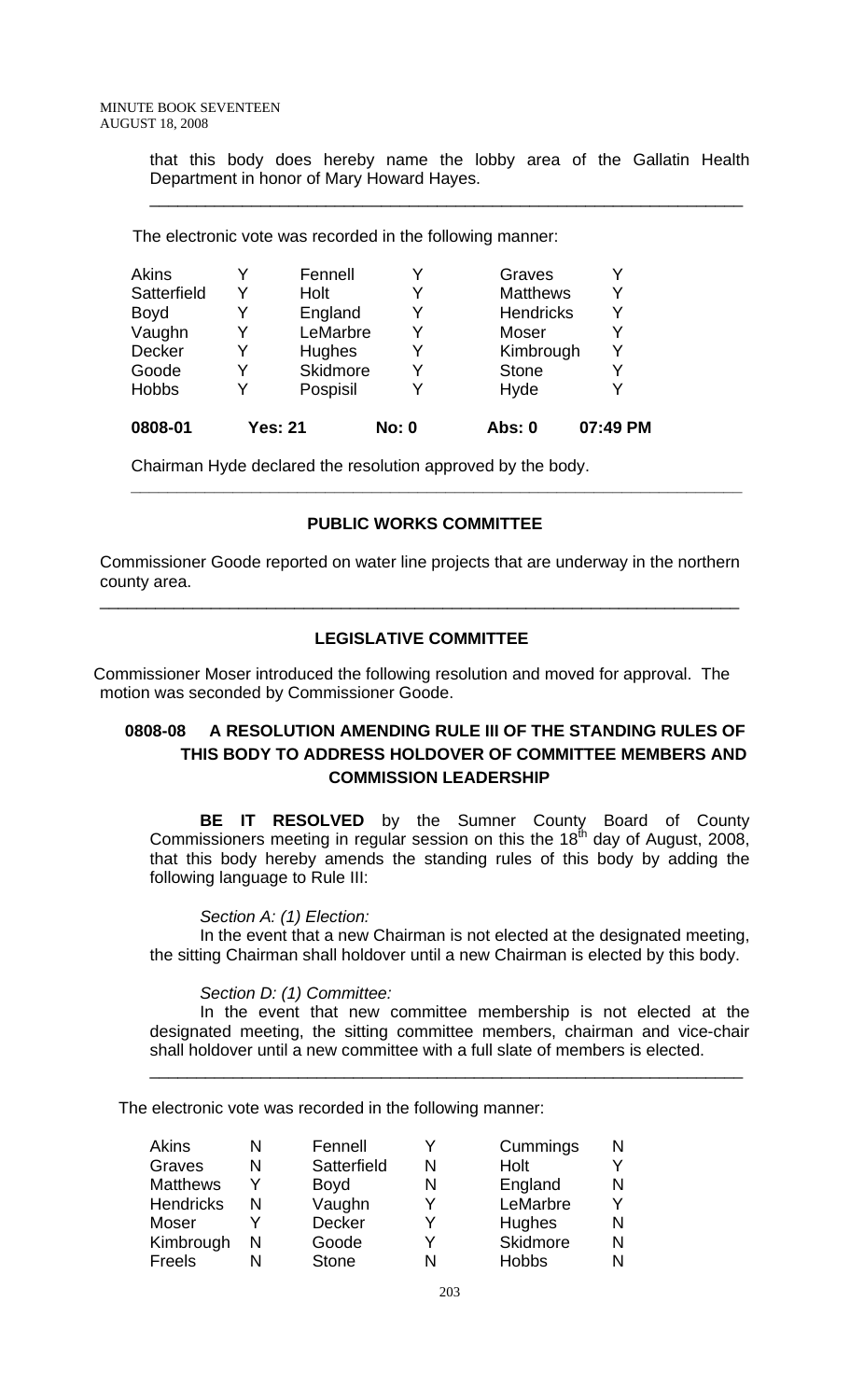| 0808-08  | <b>Yes: 10</b> |      | <b>No: 13</b> | Abs: 0 | 07:54 PM |
|----------|----------------|------|---------------|--------|----------|
| Pospisil |                | Hyde |               |        |          |

Chairman Hyde declared the resolution failed to pass.

#### **BUDGET COMMITTEE**

\_\_\_\_\_\_\_\_\_\_\_\_\_\_\_\_\_\_\_\_\_\_\_\_\_\_\_\_\_\_\_\_\_\_\_\_\_\_\_\_\_\_\_\_\_\_\_\_\_\_\_\_\_\_\_\_\_\_\_\_\_\_\_\_\_\_\_\_\_\_\_\_\_\_\_\_\_\_\_\_\_\_\_

Commissioner Moser moved, seconded by Commissioner Vaughn, to approve the following resolution:

## **0808-09 A RESOLUTION MAKING APPROPRIATIONS FOR THE VARIOUS FUNDS, DEPARTMENTS, INSTITUTIONS, OFFICES AND AGENCIES OF SUMNER COUNTY, TENNESSEE, FOR THE FISCAL YEAR BEGINNING JULY 1, 2008 ENDING JUNE 30, 2009**

**BE IT RESOLVED** by the Sumner County Board of County Commissioners meeting in regular session on this the 18<sup>th</sup> day of August, 2008, that the amounts hereinafter set out are hereby appropriated for the purpose of meeting the expenditures of the various funds, departments, institutions, offices and agencies of Sumner County, Tennessee, for the capital outlay, and for meeting the payment of principal and interest on the County's debt maturing during the fiscal year beginning July 1, 2008 and ending June 30, 2009, according to the following schedule:

| <b>GENERAL FUND</b>                            |                 |
|------------------------------------------------|-----------------|
| <b>County Government</b>                       | \$273,880.00    |
| <b>Office of County Executive</b>              | \$212,982.00    |
| <b>Office of Human Resources</b>               | \$80,523.00     |
| <b>Office of County Attorney</b>               | \$254,045.00    |
| <b>Office of Election Commission</b>           | \$654,687.00    |
| Office of Register of Deeds                    | \$548,933.00    |
| Office of Planning and Zoning                  | \$286,059.00    |
| Office of Engineer                             | \$164,991.00    |
| <b>Office of Codes</b>                         | \$282,934.00    |
| <b>County Buildings</b>                        | \$1,131,956.00  |
| <b>Office of Archives</b>                      | \$97,482.00     |
| <b>Office of Finance</b>                       | \$307,758.00    |
| Office of Purchasing                           | \$22,712.00     |
| <b>Office of Tax Assessor</b>                  | \$486,312.00    |
| <b>Office of Reappraisal</b>                   | \$444,722.00    |
| <b>Office of Trustee</b>                       | \$393,212.00    |
| <b>Office of County Clerk</b>                  | \$992,840.00    |
| <b>Office Information Technology</b>           | \$108,734.00    |
| Office of Risk Management                      | \$123,119.00    |
| <b>Office of Circuit, General Sessions</b>     |                 |
| and Juvenile Court Clerk                       | \$1,145,014.00  |
| Office of General Sessions Judge I             | \$233,993.00    |
| Office of Drug Court Administration            | \$229,742.00    |
| Office of Clerk and Master                     | \$451,430.00    |
| Office of Juvenile Court (Gen. Sess. Judge II) | \$337,696.00    |
| <b>Office of Judicial Magistrates</b>          | \$202,374.00    |
| Office of CASP/Probation                       | \$281,075.00    |
| <b>Office of Sheriff</b>                       | \$11,246,246.00 |
| <b>Office of Youth Services Officer</b>        | \$385,247.00    |
| <b>County Community Defenses</b>               | \$146,000.00    |
| <b>County Emergency Management Agency</b>      | \$164,341.00    |
| <b>County Health</b>                           | \$237,357.00    |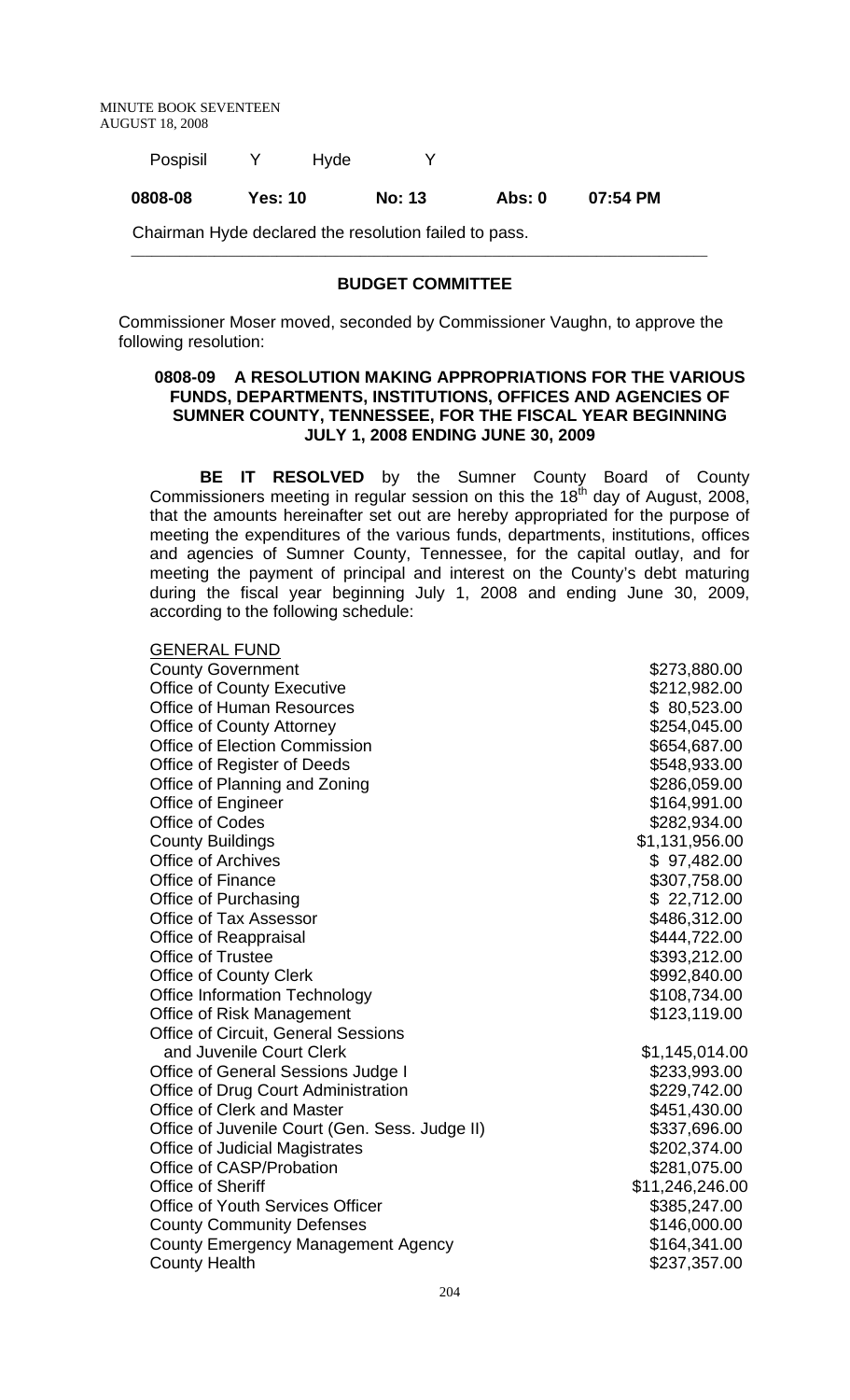| <b>County Animal Control</b><br><b>County Ambulance Service</b><br><b>County Environmentalists</b><br>County Institutions, Welfare and Health<br><b>County Library Service</b><br>Office of Agriculture and Home Economics<br><b>Office of Veterans Service</b><br>County Employee Benefits, Contributions, Other<br><b>Total General Fund</b> | \$81,048.00<br>\$5,772,495.00<br>\$41,951.00<br>\$388,655.00<br>\$1,365,142.00<br>\$291,587.00<br>\$69,553.00<br>\$11,414,064.00<br>\$41,352,891.00 |
|------------------------------------------------------------------------------------------------------------------------------------------------------------------------------------------------------------------------------------------------------------------------------------------------------------------------------------------------|-----------------------------------------------------------------------------------------------------------------------------------------------------|
| <b>GENERAL DEBT SERVICE FUND</b><br><b>Administration and Debt Requirements</b><br><b>Total General Debt Service Fund</b>                                                                                                                                                                                                                      | \$40,284,725.00<br>\$40,284,725.00                                                                                                                  |
| DISTRICT ATTORNEY GENERAL FUND<br><b>Administration and Operation</b><br><b>Total District Attorney General Fund</b>                                                                                                                                                                                                                           | \$50,000.00<br>\$50,000.00                                                                                                                          |
| DRUG CONTROL FUND<br><b>Administration and Operation</b><br><b>Total Drug Control Fund</b>                                                                                                                                                                                                                                                     | \$144,840.00<br>\$144,840.00                                                                                                                        |
| COURTHOUSE AND JAIL MAINTENANCE FUND<br><b>Administration and Operation</b><br><b>Total Courthouse and Jail Maintenance Fund</b>                                                                                                                                                                                                               | \$540,000.00<br>\$540,000.00                                                                                                                        |
| <b>HIGHWAY FUND</b><br>Administration<br><b>Highway and Bridge Maintenance</b><br>Operation and Maintenance of Equipment<br><b>Quarry Operations</b><br><b>Litter and Trash Collections</b><br><b>Other Charges</b><br><b>Employee Benefits</b><br><b>Capital Outlay</b><br><b>Total Highway Fund</b>                                          | \$207,013.00<br>\$3,958,394.00<br>\$1,214,801.00<br>\$69,629.00<br>\$49,646.00<br>\$230,775.00<br>\$866,852.00<br>\$857,500.00<br>\$7,454,610.00    |
| <b>SCHOOL FEDERAL PROJECTS FUND</b><br><b>INSTRUCTION</b><br><b>Regular Instruction Program</b><br><b>Alternative Education Program</b><br><b>Special Education Program</b><br><b>Vocational Education Program</b><br><b>SUPPORT SERVICES</b>                                                                                                  | \$3,770,785.00<br>\$26,656.00<br>\$4,153,286.00<br>\$205,000.00                                                                                     |
| <b>Health Services</b><br><b>Other Student Support</b><br><b>Regular Instruction Program</b><br><b>Special Education Program</b><br><b>Vocational Education Program</b><br>Transportation                                                                                                                                                      | \$<br>6,459.00<br>\$86,953.00<br>\$784,815.00<br>\$843,202.00<br>\$100,778.00<br>\$58,568.00                                                        |
| <b>NON-INSTRUCTIONAL SERVICES</b><br><b>Operating Transfers</b><br><b>Total School Federal Projects Fund</b>                                                                                                                                                                                                                                   | \$39,920.00<br>\$10,076,422.00                                                                                                                      |
| <b>SCHOOL FOOD SERVICE FUND</b><br>NON-INSTRUCTIONAL SERVICES<br><b>Food Service</b><br><b>Total School Food Service Fund</b><br>205                                                                                                                                                                                                           | \$13,696,918.00<br>\$13,696,918.00                                                                                                                  |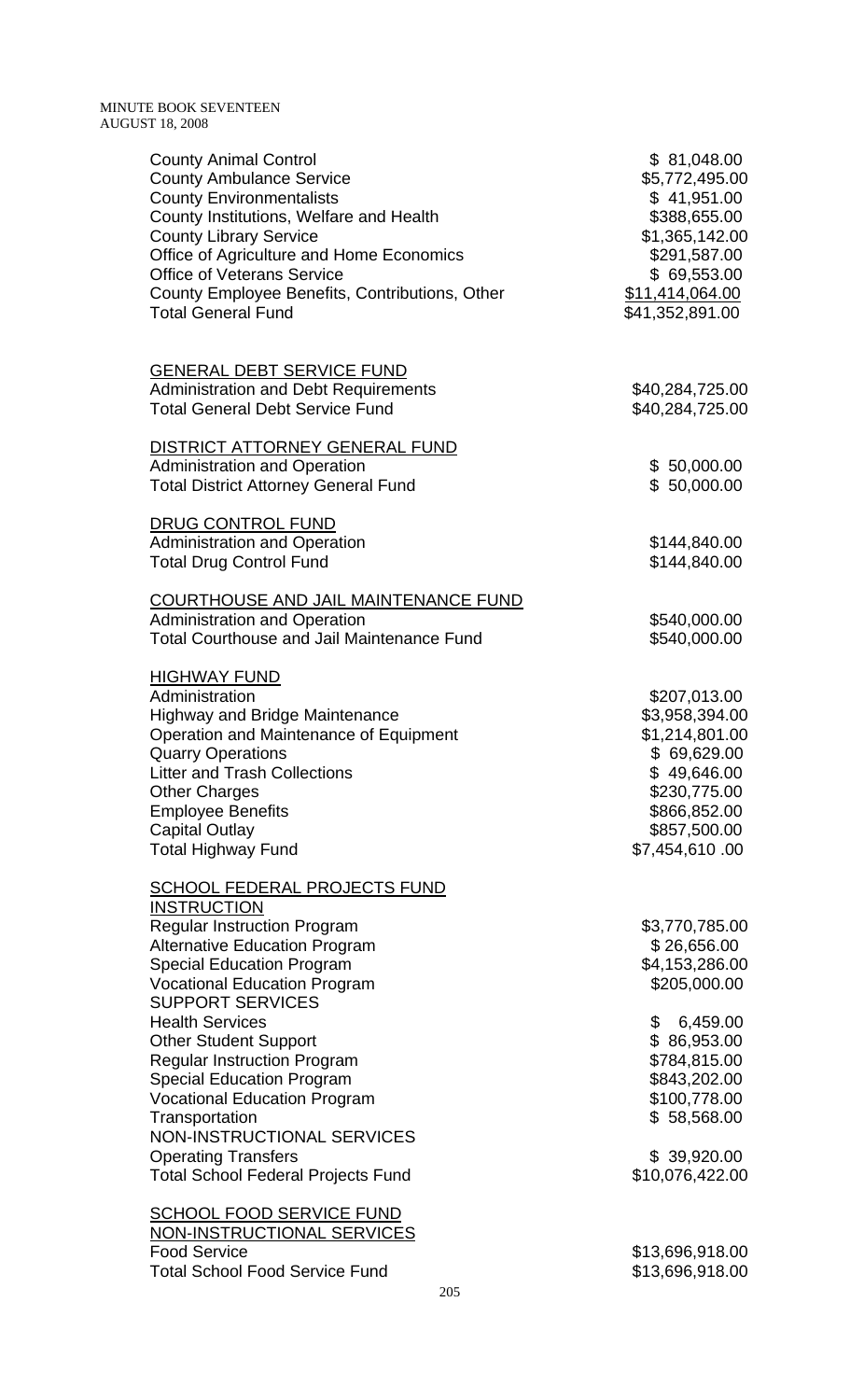SCHOOL ENDOWMENT TRUST FUND **INSTRUCTION** Special Education Program<br>
Total School Endowment Trust Fund<br>
\$ 5,000.00 Total School Endowment Trust Fund

**BE IT FURTHER RESOLVED**, by Resolution Number 0691-05(-14), the Sumner County Board of County Commissioners, elected, pursuant to Section 2, subsection (e) of Public Chapter Number 358, to exempt Sumner County from the provisions of Public Chapter Number 358, and that if the need shall arise, the Budget Committee may, with the approval of any official, head of any department or division which may be affected, transfer any amount with any major appropriation category. Also, the approval of the County Board of Commissioners must be obtained as required by law from transfers between major appropriation categories within the same fund. The School Director must also receive the approval of the Board of Education for transfers within each major appropriation category of the budget and the approval of the County Board of Commissioners for transfers between these major categories as required by law;

One copy of this authorization shall be filed with the County Clerk, one copy with the Chair of the Budget Committee, and one with each divisional or department head concerned. Aforesaid authorization shall clearly state the reasons for the transfer, but this provision shall in no case whatsoever be construed as authorizing transfers from one fund to another, but shall apply solely to transfers within a certain fund; and

**BE IT FURTHER RESOLVED,** that any appropriation made by this resolution which covers that same purpose for which a specific appropriation is made by stature is made in lieu of, but in addition to, said statutory appropriation. The salaries, wages, or remuneration of each officer, employee, or agent of the County, shall not be in excess of the amounts authorized by existing law or as set forth in the estimate of expenditures which accompanies this resolution. But provisions for such salaries, wages, or other remuneration hereby authorized shall in no case be construed as permitting expenditures for any department, division, or agency of the County in excess of that appropriation herein for such department, division, or agency of the County. Such appropriation shall constitute the limit to the expenditures for any department, division, or agency ending June 30, 2009. The aggregate expenditures for any item of appropriation shall in no instance be more than the amount herein for such item; and

**BE IT FURTHER RESOLVED,** that any resolution which may hereafter be presented to the County Board of Commissioners providing for appropriations in addition to those made by this Budget Appropriation Resolution shall specifically provide sufficient revenue or other funds, actually to be provided during the fiscal year in which the expenditure is to be made, to meet such additional appropriations; and

**BE IT FURTHER RESOLVED,** that there is hereby appropriated for State approved projects such amount or amounts as may from time-to-time be approved by contract with the State of Tennessee Department of Transportation; and

**BE IT FURTHER RESOLVED,** that the County Executive and County Clerk are hereby authorized to borrow money on revenue anticipation notes to pay the expenses herein authorized until the taxes and other revenue for the fiscal year 2008-2009 have been collected not exceeding 60% of the appropriations of each individual fund. The County Executive and County Clerk shall select the bank with the best interest rates. The proceeds of loans for each individual fund shall be used only to pay the expenditures and other requirements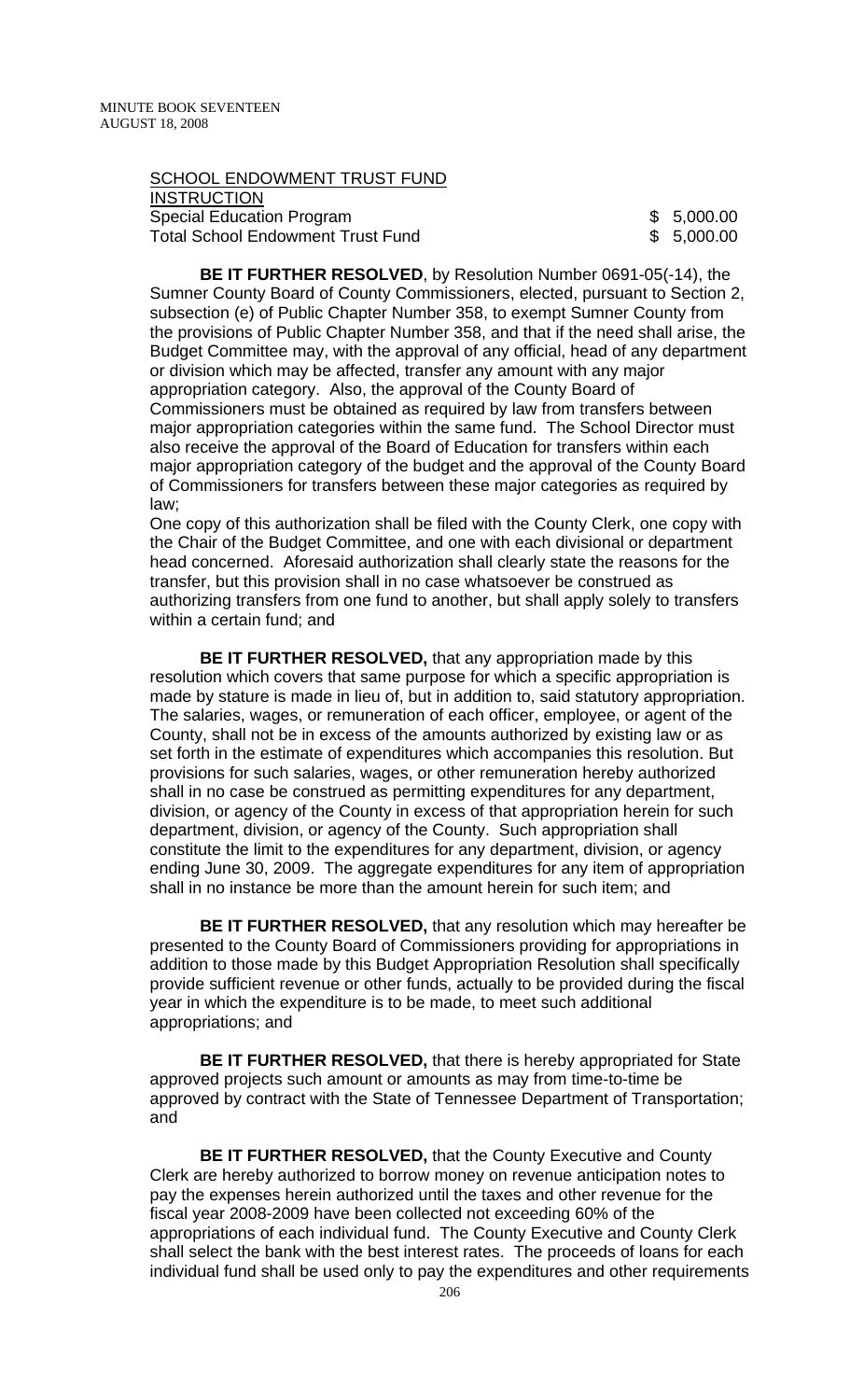of the fund for which the loan is made and the loan shall be paid out of revenue of the fund for which the money is borrowed. The notes evidencing the loans authorized under this section shall be issued under the authority of Title 9, Chapter 21, Tennessee Code Annotated. Said notes shall be signed by the County Executive and countersigned by the County Clerk and shall mature and be paid in full without renewal not later than June 30, 2009; and

**BE IT FURTHER RESOLVED,** that the delinquent County property taxes for the year 2007 and prior years and the interest and penalty thereon collected during the year ending June 30, 2009 shall be apportioned to the various County Funds according to the subdivision of the tax levy for the year 2007. The Clerk and Master and the Trustee are hereby authorize and direct to make such apportionment accordingly; and

**BE IT FURTHER RESOLVED,** that all unencumbered balances of appropriations remaining at the end of the fiscal year shall lapse, and be of no further effect at the end of the fiscal year at June 30, 2009; and

 **BE IT FURTHER RESOLVED,** that any resolution or part of a resolution which has heretofore been passed by the County Board of Commissioners which is in conflict with any provision in this resolution be and the same is hereby repealed; and

**BE IT FURTHER RESOLVED,** that the Finance Department is hereby directed to mail a copy of this resolution to all departments, institutions, offices, and agencies concerned in the operating budget; and

**BE IT FURTHER RESOLVED,** that this resolution shall take effect from and after its passage and its provisions shall be in force from and after July 1, 2008.

Commissioner Vaughn moved, seconded by Commissioner Pospisil, to approve a pay increase of three percent for County employees.

\_\_\_\_\_\_\_\_\_\_\_\_\_\_\_\_\_\_\_\_\_\_\_\_\_\_\_\_\_\_\_\_\_\_\_\_\_\_\_\_\_\_\_\_\_\_\_\_\_\_\_\_\_\_\_\_\_\_\_\_\_\_\_\_

 Commissioner Matthews declared a direct conflict of interest and stated he would abstain from the vote on the salary increase.

### **AMEND 3% PAY INCREASE**

The electronic vote was recorded in the following manner:

| <b>AMENDMENT1</b> |   | <b>Yes: 18</b> | <b>No: 4</b> | <b>Abs: 1</b> | 08:07 PM |
|-------------------|---|----------------|--------------|---------------|----------|
| Pospisil          | Y | Hyde           |              |               |          |
| <b>Freels</b>     | N | <b>Stone</b>   | N            | <b>Hobbs</b>  |          |
| Kimbrough         | N | Goode          | Y            | Skidmore      | Y        |
| Moser             |   | Decker         |              | Hughes        |          |
| <b>Hendricks</b>  | Y | Vaughn         |              | LeMarbre      |          |
| <b>Matthews</b>   | A | <b>Boyd</b>    | Y            | England       |          |
| Graves            | Y | Satterfield    |              | Holt          |          |
| <b>Akins</b>      |   | Fennell        |              | Cummings      | N        |

Chairman Hyde declared the amendment approved by the body.

Commissioner Vaughn moved, seconded by Commissioner Fennell, to restore the amount to the Sheriff Department's request to the full amount or an additional \$178,595.00.

\_\_\_\_\_\_\_\_\_\_\_\_\_\_\_\_\_\_\_\_\_\_\_\_\_\_\_\_\_\_\_\_\_\_\_\_\_\_\_\_\_\_\_\_\_\_\_\_\_\_\_\_\_\_\_\_\_\_\_\_\_\_\_\_\_\_\_\_\_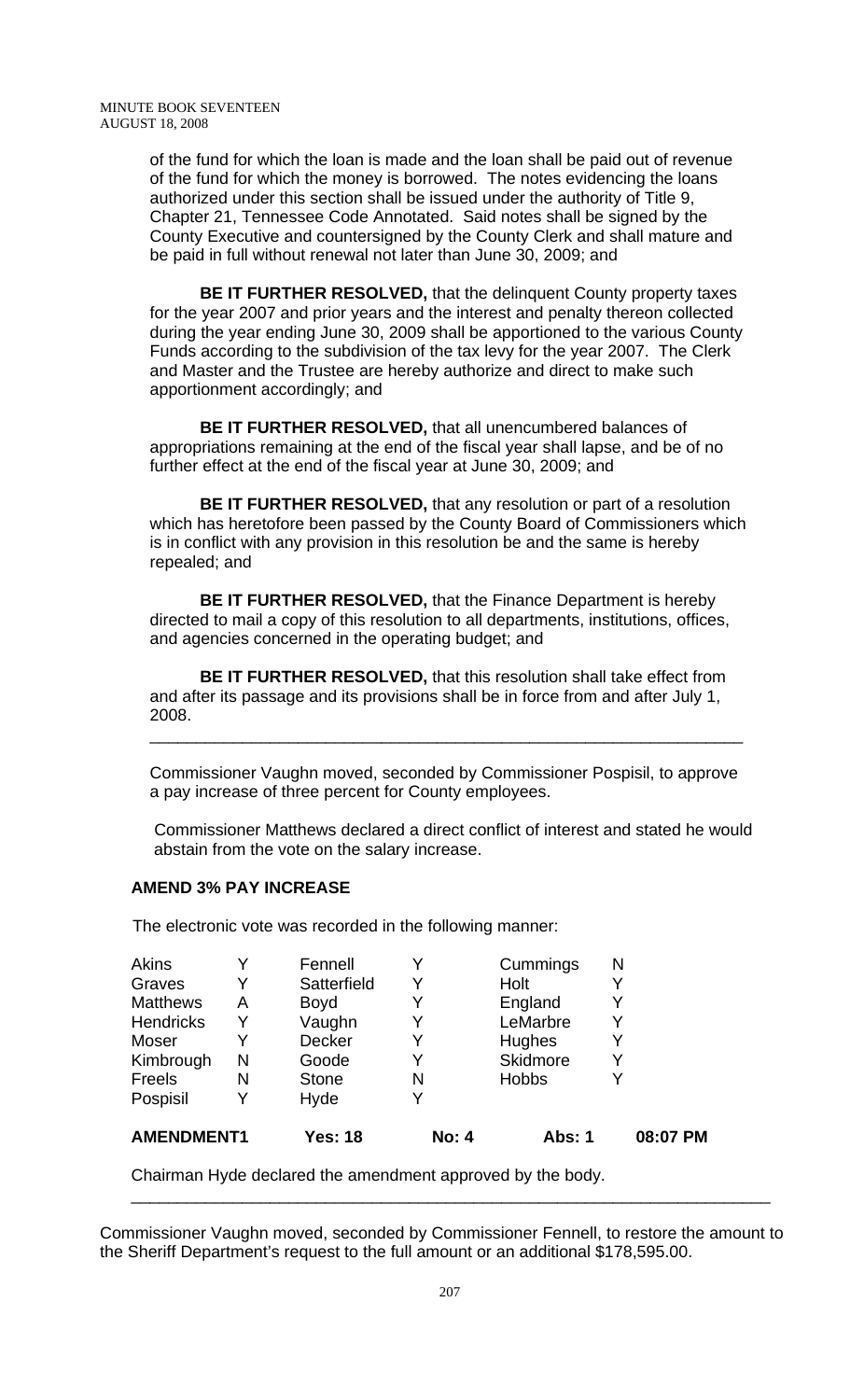Commissioner Matthews declared a direct conflict of interest and stated he would abstain from the vote on the budget amendment.

The electronic vote was recorded in the following manner:

## **INCREASE SHERIFF BUDGET**

| <b>AMENDMENT2</b> |   | <b>Yes: 15</b> | <b>No: 6</b> | Abs: 2          | 08:14 PM |
|-------------------|---|----------------|--------------|-----------------|----------|
| Pospisil          | Y | Hyde           | Α            |                 |          |
| Freels            | N | <b>Stone</b>   | N            | <b>Hobbs</b>    |          |
| Kimbrough         | N | Goode          | N            | <b>Skidmore</b> | Y        |
| Moser             | Y | Decker         |              | Hughes          | N        |
| <b>Hendricks</b>  | Y | Vaughn         |              | LeMarbre        |          |
| <b>Matthews</b>   | Α | <b>Boyd</b>    | Y            | England         | Y        |
| Graves            | Y | Satterfield    | N            | Holt            |          |
| <b>Akins</b>      |   | Fennell        |              | Cummings        |          |

Chairman Hyde declared the amendment approved by the body.

Commissioner England moved, seconded by Commissioner Matthews, for additional revenue to the maintenance budget to cover two additional employees. Upon discussion, Commissioner Hobbs moved to amend the motion to add \$50,000.00 to the County Building line item. Commissioner England agreed to incorporate the amendment into the motion. The amount agreed upon was \$60,000.00 after discussion with the County Executive.

The electronic vote was recorded in the following manner:

## **INCREASE MAINTENANCE BUDGET \$60,000.00**

| <b>Akins</b>      | Y | Fennell      |              | Cummings     |          |
|-------------------|---|--------------|--------------|--------------|----------|
| Graves            | Y | Satterfield  | N            | Holt         | N        |
| <b>Matthews</b>   | Y | <b>Boyd</b>  | Y            | England      |          |
| <b>Hendricks</b>  | Y | Vaughn       |              | LeMarbre     |          |
| Moser             | N | Decker       |              | Hughes       |          |
| Kimbrough         | Y | Goode        | N            | Skidmore     |          |
| Freels            | N | <b>Stone</b> | N            | <b>Hobbs</b> |          |
| Pospisil          | Y | Hyde         | Α            |              |          |
| <b>AMENDMENT3</b> |   | Yes: 16      | <b>No: 6</b> | Abs: 1       | 08:20 PM |

Chairman Hyde declared the amendment approved by the body.

Commissioner Matthews moved, seconded by Commissioner Moser, to ask that the County Executive's fees and memberships that were taken out during the budget process to be restored. County Finance Director Rachel Nichols stated that the amount taken out was \$26,387.00.

The electronic vote was recorded in the following manner:

# **INCLUDE COMMISSION DUES AND MEMBERSHIPS**

| Akins            | Fennell       | Cummings        |  |
|------------------|---------------|-----------------|--|
| Graves           | Satterfield   | Holt            |  |
| <b>Matthews</b>  | <b>Boyd</b>   | England         |  |
| <b>Hendricks</b> | Vaughn        | LeMarbre        |  |
| <b>Moser</b>     | <b>Decker</b> | Hughes          |  |
| Kimbrough        | Goode         | <b>Skidmore</b> |  |
| Freels           | <b>Stone</b>  | <b>Hobbs</b>    |  |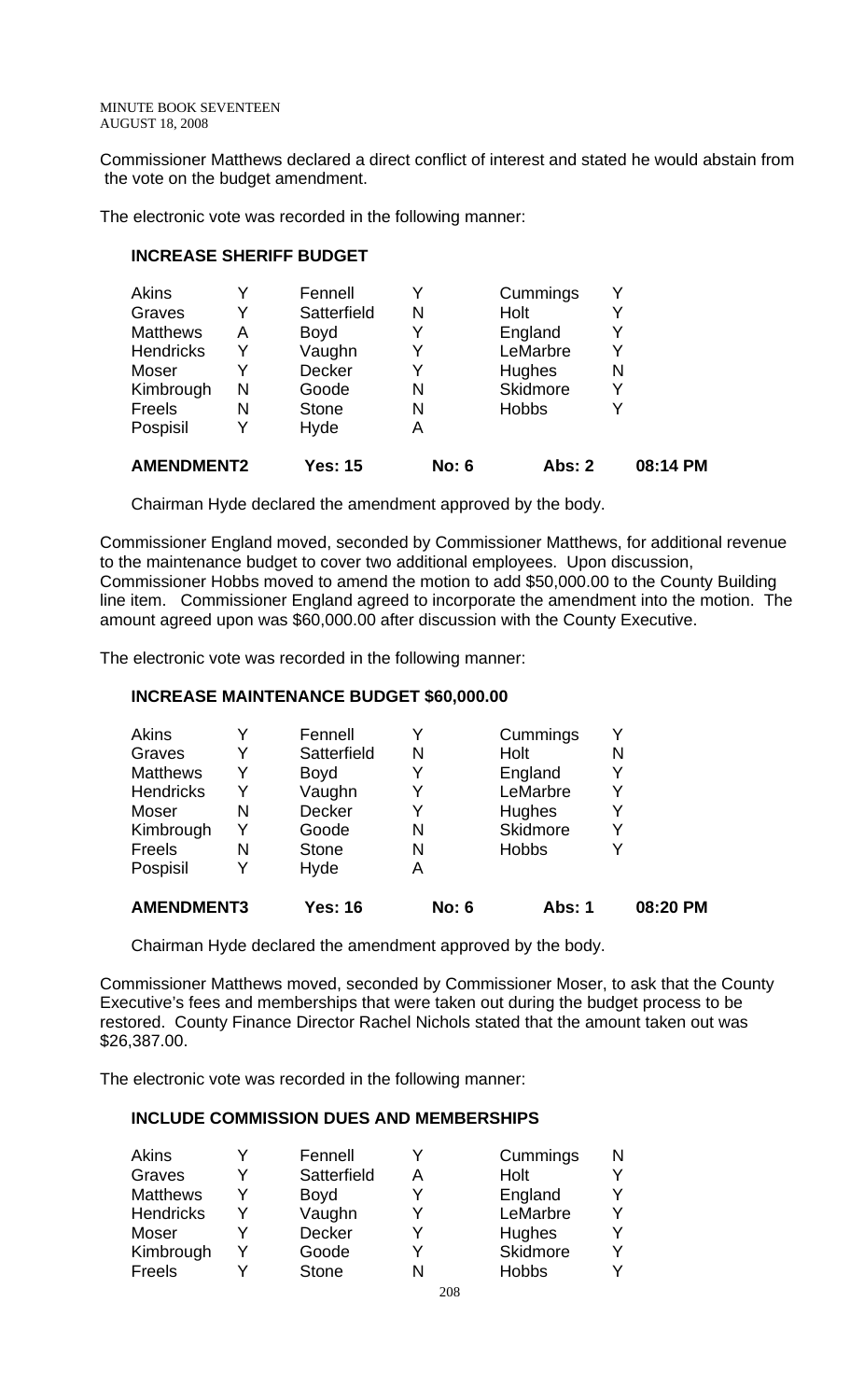MINUTE BOOK SEVENTEEN AUGUST 18, 2008

| <b>AMENDMENT4</b> | <b>Yes: 20</b> | <b>No: 2</b> | Abs: 1 | 08:26 PM |
|-------------------|----------------|--------------|--------|----------|
| Pospisil          | Hyde           |              |        |          |

Chairman Hyde declared the amendment approved by the body.

Commissioner Stone moved, seconded by Commissioner Cummings, to change the funding for the \$297,680.00 for library services from the Hospital Fund and re-allocate the tax rate, such that one cent from school property tax allocation would pay for library books.

The electronic vote was recorded in the following manner:

## **REALLOCATE TAX RATE FOR LIBRARIES**

| <b>AMENDMENT5</b> |   | Yes: 2        | <b>No: 19</b> | Abs: 2       | 08:28 PM |
|-------------------|---|---------------|---------------|--------------|----------|
| Pospisil          | N | Hyde          | N             |              |          |
| Freels            | Α | <b>Stone</b>  | Y             | <b>Hobbs</b> | N        |
| Kimbrough         | N | Goode         | N             | Skidmore     | N        |
| Moser             | N | <b>Decker</b> | N             | Hughes       | N        |
| <b>Hendricks</b>  | N | Vaughn        | N             | LeMarbre     | N        |
| <b>Matthews</b>   | N | <b>Boyd</b>   | N             | England      | N        |
| Graves            | N | Satterfield   | Α             | Holt         | N        |
| <b>Akins</b>      | N | Fennell       | N             | Cummings     |          |

Chairman Hyde declared the motion failed to pass by the body.

Commissioner Kimbrough moved, seconded by Commissioner Stone, to remove the two additional employees from the County Clerk's office. Clerk Kemp stated that the amount was \$30,000.00.

The electronic vote was recorded in the following manner:

## **REMOVE ADDITIONAL CLERKS**

| <b>AMENDMENT6</b> |   | <b>Yes: 3</b> | <b>No: 18</b> | <b>Abs: 2</b> |   | 08:30 PM |
|-------------------|---|---------------|---------------|---------------|---|----------|
| Pospisil          | N | Hyde          | N             |               |   |          |
| Freels            | N | <b>Stone</b>  | Y             | <b>Hobbs</b>  | N |          |
| Kimbrough         | Y | Goode         | N             | Skidmore      | N |          |
| Moser             | N | <b>Decker</b> | N             | Hughes        | N |          |
| <b>Hendricks</b>  | N | Vaughn        | N             | LeMarbre      | N |          |
| <b>Matthews</b>   | N | <b>Boyd</b>   | N             | England       | N |          |
| Graves            | N | Satterfield   | А             | Holt          | Α |          |
| <b>Akins</b>      | N | Fennell       | N             | Cummings      | Y |          |

Chairman Hyde declared the motion failed to pass.

Commissioner Holt moved, seconded by Commissioner Hobbs, to restore the twelve percent cut to the County Commissioners' salaries. The additional amount would be \$17,280.00 added back to the budget.

The electronic vote was recorded in the following manner:

### **RETURN COMMISSION SALARY**

| <b>Akins</b> | N | Cummings | Graves           |  |
|--------------|---|----------|------------------|--|
| Satterfield  |   | Holt     | <b>Matthews</b>  |  |
| Boyd         |   | England  | <b>Hendricks</b> |  |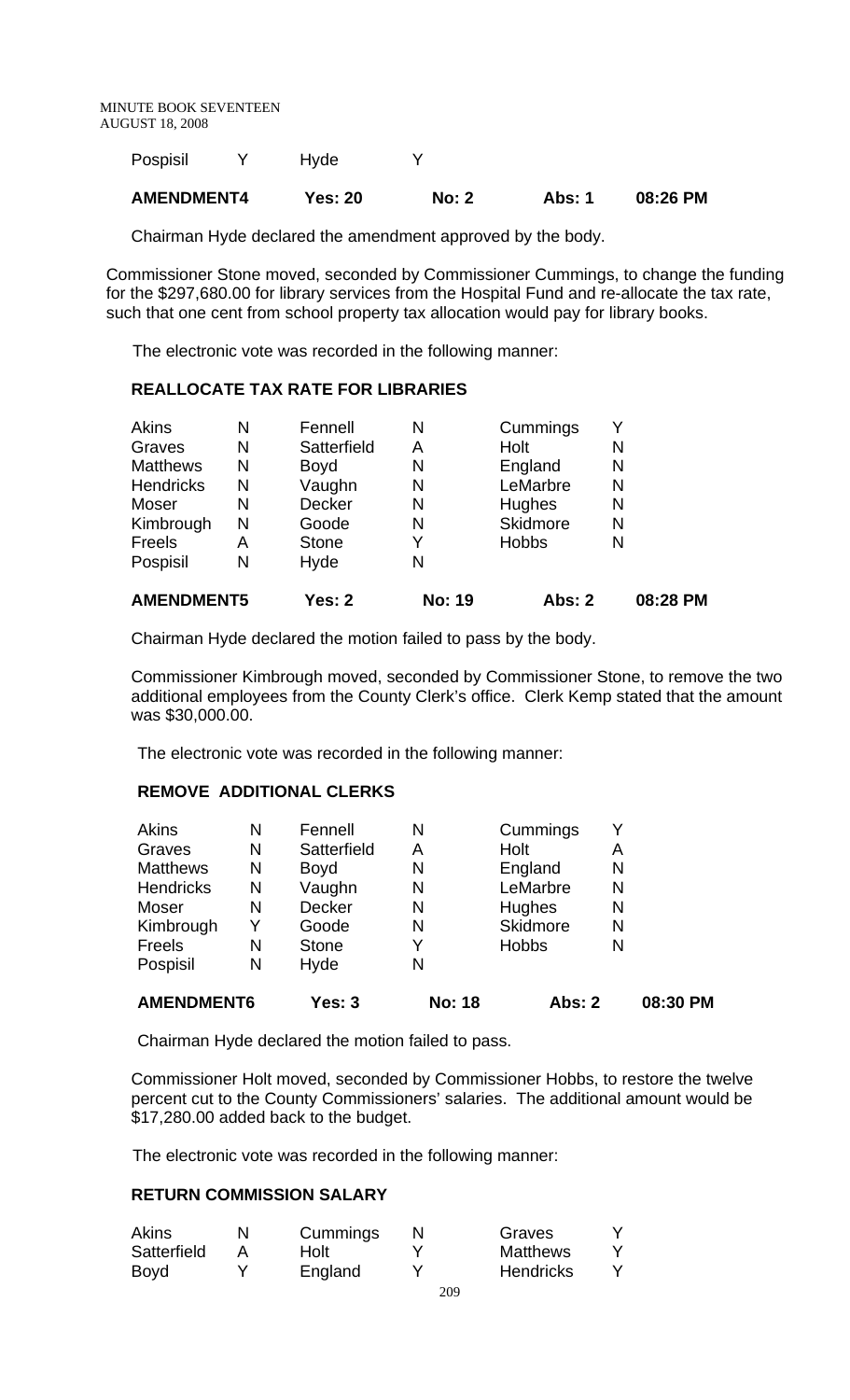MINUTE BOOK SEVENTEEN AUGUST 18, 2008

| <b>AMENDMENT7</b> |   | <b>Yes: 14</b> | <b>No: 7</b> | Abs: 1        | 08:34 PM |
|-------------------|---|----------------|--------------|---------------|----------|
| Hyde              | N |                |              |               |          |
| <b>Stone</b>      | N | <b>Hobbs</b>   |              | Pospisil      |          |
| Goode             | v | Skidmore       |              | <b>Freels</b> |          |
| Decker            | N | <b>Hughes</b>  |              | Kimbrough     | N        |
| Vaughn            |   | LeMarbre       |              | Moser         |          |
|                   |   |                |              |               |          |

Chairman Hyde declared the motion approved by the body.

Commissioner Hobbs moved, seconded by Commissioner Moser, to delete the Office of Human Resources and transfer the bookkeeper to the Finance Department.

The electronic vote was recorded in the following manner:

### **REMOVE HR DEPARTMENT**

| Akins        | N | Cummings     | N | Graves           | N |
|--------------|---|--------------|---|------------------|---|
| Satterfield  | v | Holt         | N | <b>Matthews</b>  | N |
| Boyd         | N | England      | v | <b>Hendricks</b> | ν |
| Vaughn       | v | LeMarbre     | N | Moser            |   |
| Decker       | N | Hughes       | N | Kimbrough        | N |
| Goode        | N | Skidmore     | v | Freels           |   |
| <b>Stone</b> | v | <b>Hobbs</b> |   | Pospisil         |   |
| Hyde         |   |              |   |                  |   |

Chairman Hyde declared the motion failed to pass by the body.

| <b>AMENDMENT8</b> | Yes: 11 | <b>No: 11</b> | Abs: 0 | 08:37 PM |
|-------------------|---------|---------------|--------|----------|
|                   |         |               |        |          |

Commissioner Matthews declared a direct conflict of interest and stated that he would be abstaining from the vote on the main motion as amended.

The electronic vote was recorded in the following manner:

| 0808-09      |   | <b>Yes: 16</b>  | <b>No: 5</b> | <b>Abs: 1</b>    | 08:39 PM |
|--------------|---|-----------------|--------------|------------------|----------|
| Hyde         | Y |                 |              |                  |          |
| <b>Stone</b> | N | <b>Hobbs</b>    | Y            | Pospisil         | Y        |
| Goode        | Y | <b>Skidmore</b> |              | Freels           | N        |
| Decker       | Y | Hughes          | Y            | Kimbrough        | N        |
| Vaughn       | Y | LeMarbre        | Y            | <b>Moser</b>     | Y        |
| <b>Boyd</b>  | Y | England         | Y            | <b>Hendricks</b> | Y        |
| Graves       | Y | Satterfield     | N            | <b>Matthews</b>  | Α        |
| Akins        |   | Fennell         | v            | Cummings         | N        |

Chairman Hyde declared the County General Fund Budget approved by the body on the first and final reading. \_\_\_\_\_\_\_\_\_\_\_\_\_\_\_\_\_\_\_\_\_\_\_\_\_\_\_\_\_\_\_\_\_\_\_\_\_\_\_\_\_\_\_\_\_\_\_\_\_\_\_\_\_\_\_\_\_\_\_\_\_\_\_\_\_\_

Commissioner Moser introduced the following resolution and moved for approval. Commissioner Pospisil seconded the motion.

# **0808-10 A RESOLUTION MAKING APPROPRIATIONS TO NON-PROFIT CHARITABLE ORGANIZATIONS OF SUMNER COUNTY, TENNESSEE FOR THE FISCAL YEAR 2008-2009**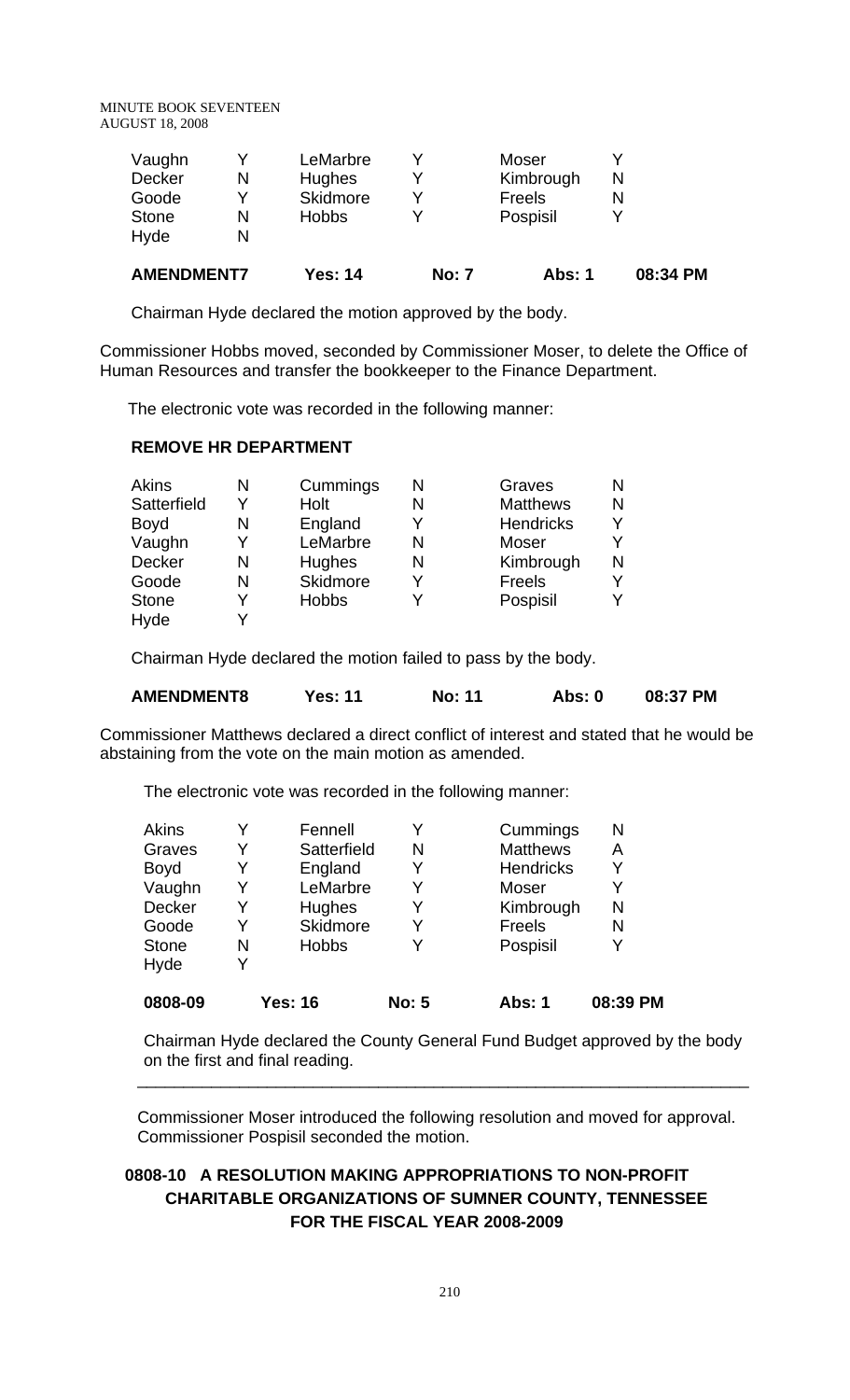**WHEREAS,** Section 5-9-109, of the Tennessee Code Annotated, authorizes the County Legislative Body to make appropriations to non-profit charitable organizations; and

**WHEREAS,** the Sumner County Legislative Body recognizes the various non-profit charitable organizations located in Sumner County have a great need of funds to carry on their non-profit charitable work; and

**WHEREAS,** it is the expressed interest of the County Commission of Sumner County in providing these funds to non-profit charitable organizations to be fully in compliance with the Rules of the Comptroller of the Treasury, and Section 5-9-109 of the Tennessee Code Annotated and any and all other laws and prior resolutions of this body which may apply to county appropriations to non-profit organizations; and

**NOW, THEREFORE BE IT RESOLVED** by the Sumner County Board of County Commissioners meeting in regular session on this the 18<sup>th</sup> day of August, 2008 that:

| Non-Profit Appropriations 2008-2009           |              |
|-----------------------------------------------|--------------|
| <b>Senior Citizens-Gallatin</b>               | \$12,000.00  |
| Senior Citizens-Hendersonville                | \$11,000.00  |
| <b>Senior Citizens-White House</b>            | \$8,500.00   |
| <b>Senior Citizens- Portland</b>              | \$8,000.00   |
| Senior Citizens-Westmoreland                  | \$<br>500.00 |
| <b>Tourism Board</b>                          | \$376,238.00 |
| <b>State Forestry Division</b>                | \$2,000.00   |
| <b>Cottontown Fire Department</b>             | \$12,000.00  |
| <b>Gallatin Fire Department</b>               | \$12,000.00  |
| <b>Highland Fire Department Station 1</b>     | \$12,000.00  |
| <b>Highland Fire Department Station 2</b>     | \$12,000.00  |
| <b>Mitchelville Fire Department</b>           | \$12,000.00  |
| Number One Fire Department                    | \$12,000.00  |
| Oak Grove Fire Department                     | \$12,000.00  |
| <b>Shackle Island Fire Department</b>         | \$12,000.00  |
| Southeast (Castalian Springs) Fire Department | \$12,000.00  |
| Southeast (Bethpage) Fire Department          | \$12,000.00  |
| <b>Westmoreland Civil Defense</b>             | \$12,000.00  |
| White House Volunteer Fire Department         | \$12,000.00  |
| <b>Total Non-Profit Appropriations</b>        | \$562,238.00 |

**BE IT FURTHER RESOLVED** that the appropriations are made subject to the following conditions:

- (1) That the non-profit charitable organizations to which funds are appropriated shall file with the County Clerk and the disbursing official a copy of an annual report of its business affairs and transactions and the proposed use of the County's funds in accordance with rules promulgated by the Comptroller of the Treasury. Such annual report shall be prepared and certified by the Chief Financial Officer of such non-profit organization in accordance with Section 5-9-109(c) of the Tennessee Code.
- (2) That said funds must only be used by the named non-profit charitable organization in furtherance of their non-profit charitable purposes benefiting the general welfare of the residents of the County.

Section 2: This Resolution shall become effective upon passage, the public welfare requiring it.

The electronic vote was recorded in the following manner:

\_\_\_\_\_\_\_\_\_\_\_\_\_\_\_\_\_\_\_\_\_\_\_\_\_\_\_\_\_\_\_\_\_\_\_\_\_\_\_\_\_\_\_\_\_\_\_\_\_\_\_\_\_\_\_\_\_\_\_\_\_\_\_\_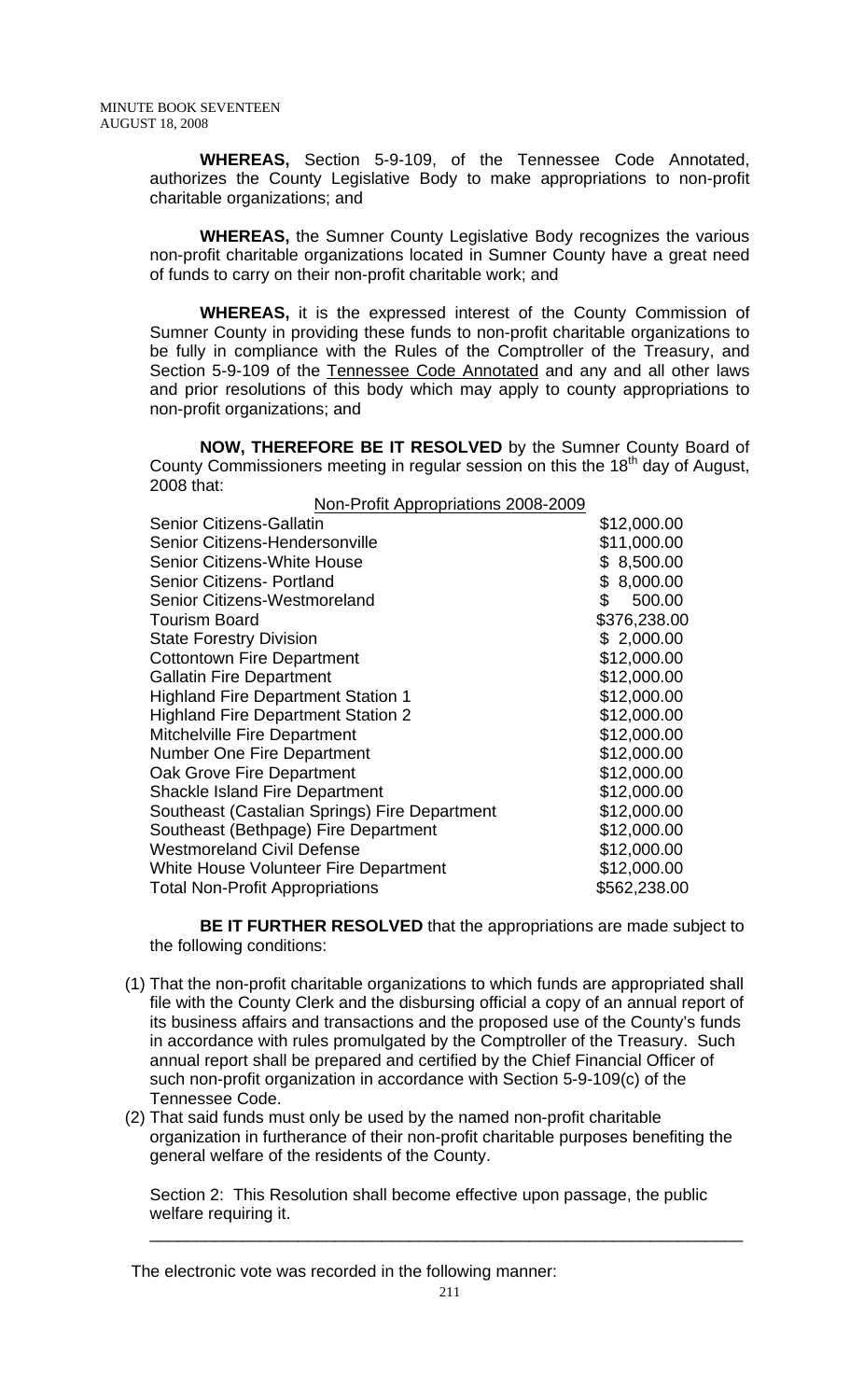| <b>Akins</b>       | Fennell      |   | Cummings     |   |
|--------------------|--------------|---|--------------|---|
| Graves             | Satterfield  | Y | Holt         |   |
| Matthews Y         | <b>Boyd</b>  |   | England      | Y |
| <b>Hendricks Y</b> | Vaughn       | Y | LeMarbre     | Υ |
| Moser              | Decker       |   | Hughes       | Y |
| KimbroughY         | Goode        |   | Skidmore     | Y |
| <b>Freels</b>      | <b>Stone</b> |   | <b>Hobbs</b> |   |
| Pospisil           | Hyde         |   |              |   |
|                    |              |   |              |   |

**0808-10 Yes: 23 No: 0 Abs: 0 08:40 PM**

Chairman Hyde declared Resolution 0808-10 approved by the body on the first and final reading.

## **CONSENT AGENDA**

\_\_\_\_\_\_\_\_\_\_\_\_\_\_\_\_\_\_\_\_\_\_\_\_\_\_\_\_\_\_\_\_\_\_\_\_\_\_\_\_\_\_\_\_\_\_\_\_\_\_\_\_\_\_\_\_\_\_\_\_\_\_\_

 Commissioner Moser moved, seconded by Commissioner Pospisil, to approve the following items on the Consent Agenda.

## **0808-11 A RESOLUTION DECLARING VARIOUS ITEMS FROM THE SHERIFF'S OFFICE AS SURPLUS AND AUTHORIZING DISPOSAL OR SALE OF SAME PURSUANT TO EXISTING POLICIES AND PROCEDURES**

**BE IT RESOLVED** by the Sumner County Board of County Commissioners meeting in regular session on this the 18<sup>th</sup> day of August, 2008, that this body does hereby declare various items from the Sheriff's office as surplus or salvage as set forth below:

- Items to be declared surplus property for listing on GovDeals: 2 Checkgate PC 9000 metal detectors 8 fire extinguishers
- Items to be declared surplus salvage and disposed of or destroyed:
	- 2 damaged and previously repaired buffers
	- 2 damaged and beyond repair metal desks
	- 2 damaged and beyond repair wooden desks
	- 2 damaged and beyond repair wheel chairs
	- 1 damaged and beyond repair filling cabinet
	- 1 damaged and beyond repair garbage disposal model #300
	- 1 damaged and beyond repair fellows paper shredder PS80c-2
	- 1 damaged and beyond repair sink heater model #3cs-9

**BE IT FURTHER RESOLVED** that the sale of the same is authorized pursuant to existing policies and procedures; and

**BE IT FURTHER RESOLVED** that in the event items do not sale, disposal of same is approved pursuant to existing policies and procedures.

\_\_\_\_\_\_\_\_\_\_\_\_\_\_\_\_\_\_\_\_\_\_\_\_\_\_\_\_\_\_\_\_\_\_\_\_\_\_\_\_\_\_\_\_\_\_\_\_\_\_\_\_\_\_\_\_\_\_\_\_\_\_\_\_

## **0808-12 A RESOLUTION DECLARING VARIOUS ITEMS AS SURPLUS AND AUTHORIZING DISPOSAL OR SALE OF SAME PURSUANT TO EXISTING POLICIES AND PROCEDURES**

**BE IT RESOLVED** by the Sumner County Board of County Commissioners meeting in regular session on this the 18<sup>th</sup> day of August, 2008, that this body does hereby declare the items as surplus as shown on the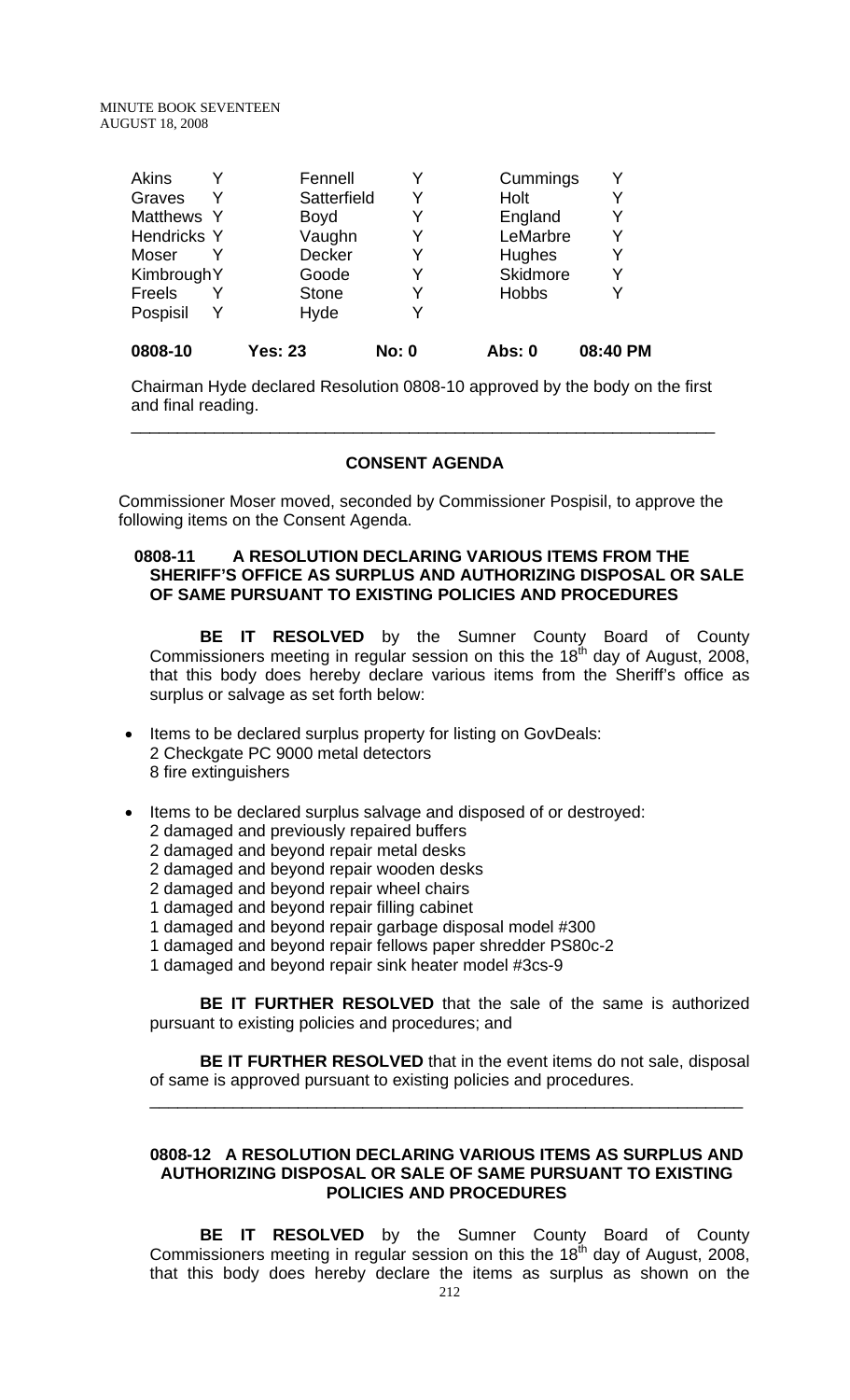attached exhibits from the office of the County Executive and the office of the County Clerk; and

**BE IT FURTHER RESOLVED** that the sale of the same is authorize pursuant to existing policies and procedures; and

**BE IT FURTHER RESOLVED** that in the event items do not sale, disposal of same is approved pursuant to existing policies and procedures.

\_\_\_\_\_\_\_\_\_\_\_\_\_\_\_\_\_\_\_\_\_\_\_\_\_\_\_\_\_\_\_\_\_\_\_\_\_\_\_\_\_\_\_\_\_\_\_\_\_\_\_\_\_\_\_\_\_\_\_\_\_\_\_\_

#### **0808-13 A RESOLUTION DECLARING VARIOUS ITEMS FROM EMERGENCY SERVICES AS SURPLUS AND AUTHORIZING DISPOSAL OR SALE OF SAME PURSUANT TO EXISTING POLICIES AND PROCEDURES**

**BE IT RESOLVED** by the Sumner County Board of County Commissioners meeting in regular session on this the 18th day of August, 2008, that this body does hereby declare the items from emergency services as surplus as shown below:

 \*Century Truck topper from 2004 Chevy 1500 short bed truck \*5 Blue Recliners \*2 Tan Recliners \*1 Plaid Sofa; and

 **BE IT FURTHER RESOLVED** that the sale of the same is authorized pursuant to existing policies and procedures; and

 **BE IT FURTHER RESOLVED** that in the event items do not sale, disposal of same is approved pursuant to existing policies and procedures.

\_\_\_\_\_\_\_\_\_\_\_\_\_\_\_\_\_\_\_\_\_\_\_\_\_\_\_\_\_\_\_\_\_\_\_\_\_\_\_\_\_\_\_\_\_\_\_\_\_\_\_\_\_\_\_\_\_\_\_\_\_\_\_\_

#### **0808-14 A RESOLUTION ACCEPTING FOR FILING THE AUGUST 2008 ADDITIONS TO THE OFFICE POLICY AND PROCEDURES OF THE SUMNER COUNTY TRUSTEE**

 **BE IT RESOLVED** by the Sumner County Board of County Commissioners meeting in regular session on this the 18<sup>th</sup> day of August, 2008 that this body does hereby accepts for filling the August 2008 additions to the Office Policy And Procedures of the Sumner County Trustee; and

**BE IT FURTHER RESOLVED** that these policy additions (attached herewith as Exhibit A) shall be filed in the Office of the County Clerk.

\_\_\_\_\_\_\_\_\_\_\_\_\_\_\_\_\_\_\_\_\_\_\_\_\_\_\_\_\_\_\_\_\_\_\_\_\_\_\_\_\_\_\_\_\_\_\_\_\_\_\_\_\_\_\_\_\_\_\_\_\_\_\_\_

## **0808-15 A RESOLUTION TO AFFIRM COMPLIANCE WITH FEDERAL TITLE VI REGULATIONS**

 **WHEREAS,** both Title VI of the Civil Rights Act of 1964 and the Civil Rights Restoration Act of 1987 provide that no person in the United States shall, on the ground of race, color or national origin be excluded from participation in, be denied the benefits of or be subjected to discrimination under any program or activity receiving federal financial assistance; and

**WHEREAS,** the Tennessee Attorney General opined in Opinion No. 92.47 that state and local governments are required to comply with Title VI of the Civil Rights Act in administering federally funded programs; and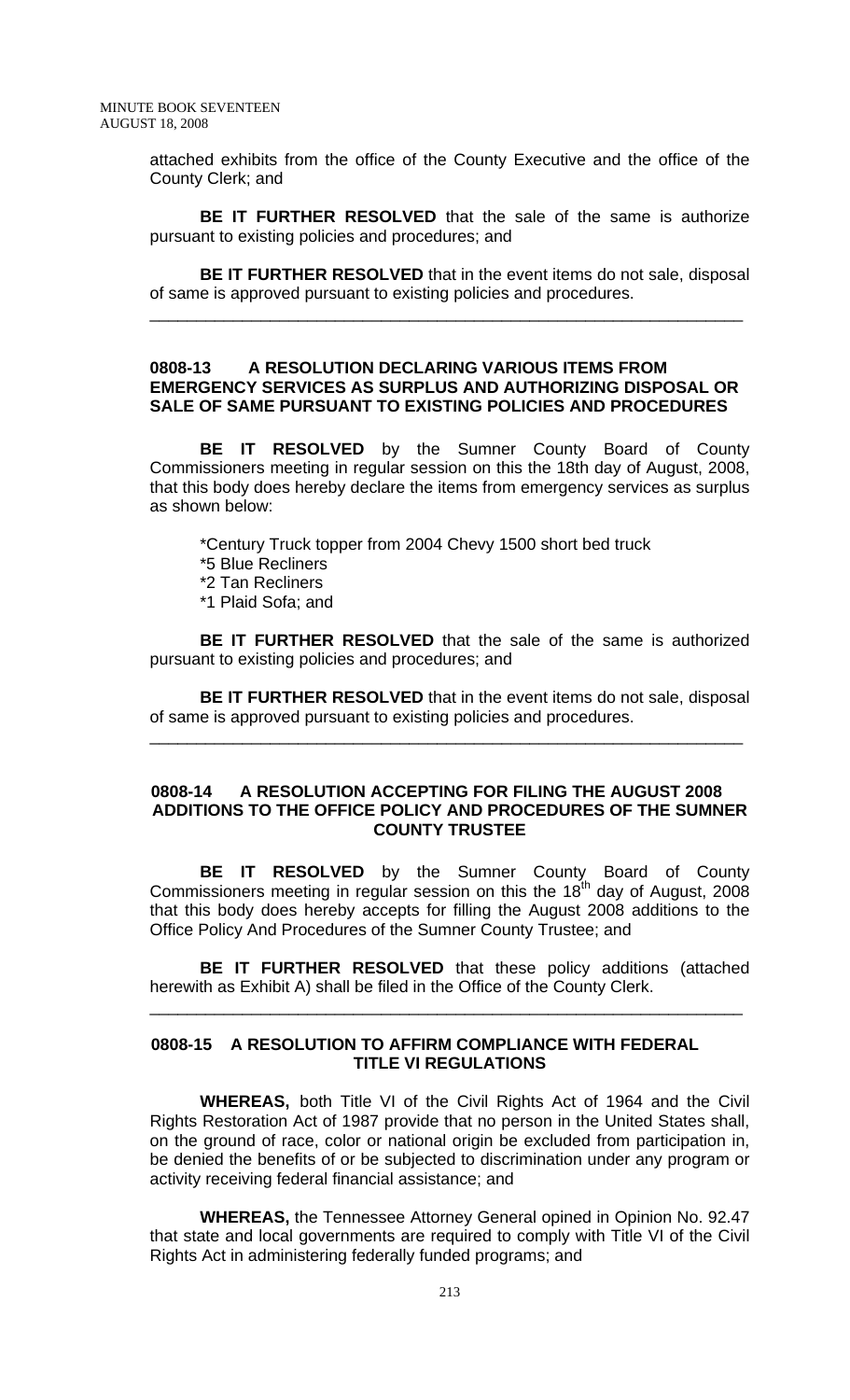**WHEREAS,** the Community Development Division of the Tennessee Department of Economic and Community Development administers the Three-Star Program and awards financial incentives for communities designated as Three-Star communities; and

**WHEREAS,** by virtue of the Tennessee Department of Economic and Community Development receiving federal financial assistance all communities designated as Three-Star communities must confirm that the community is in compliance with the regulations of Title VI of the Civil Rights Act of 1964 and the Civil Rights Restoration Act of 1987;

**NOW THEREFORE, BE IT RESOLVED**, by Sumner County Board of County Commission meeting in regular session this the  $18<sup>th</sup>$  day of August, 2008 that:

**SECTION 1.** The legislative body of Sumner County declares that the county is in compliance with the federal Title VI regulations.

**SECTION 2.** The Department of Economic and Community Development may from time to time monitor the county's compliance with federal Title VI regulations.

**SECTION 3.** This Resolution shall take effect upon adoption, the public welfare requiring it.

\_\_\_\_\_\_\_\_\_\_\_\_\_\_\_\_\_\_\_\_\_\_\_\_\_\_\_\_\_\_\_\_\_\_\_\_\_\_\_\_\_\_\_\_\_\_\_\_\_\_\_\_\_\_\_\_\_\_\_\_\_\_\_\_

### **0808-16 A RESOLUTION ADOPTING THE STRATEGIC ECONOMIC DEVELOPMENT PLAN WITH ACCEPTANCE OF THE BI-ANNUAL REPORT**

 **WHEREAS,** the Three-Star Program was developed to meet the needs and challenges of the evolving economic environment in urban and rural communities and to partner with communities to create opportunities for sustained economic growth; and

. **WHEREAS,** communities seeking certification as a Three-Star community must meet certain criteria, including the adoption of a five-year strategic economic development plan; and

**WHEREAS,** in achieving the mission of the Three-Star Program, the Department of Economic and Community Development commits to assist communities in developing and implementing a strategic economic plan;

**NOW, THEREFORE, BE IT RESOLVED** by the Sumner County Board of County Commissioners meeting in regular session on this the 18<sup>th</sup> day of August, 2008, that:

**SECTION 1.** The legislative body of Sumner County declares that the county has adopted a five-year strategic economic development plan to be updated annually; and

**SECTION 2.** The strategic economic development plan includes the county's economic goals in promoting economic growth, a plan to accomplish those goals and a projected timeline in achieving those goals; and

**SECTION 3.** The strategic economic development plan addresses the county's goals pertaining to existing industry, manufacturing recruitment,